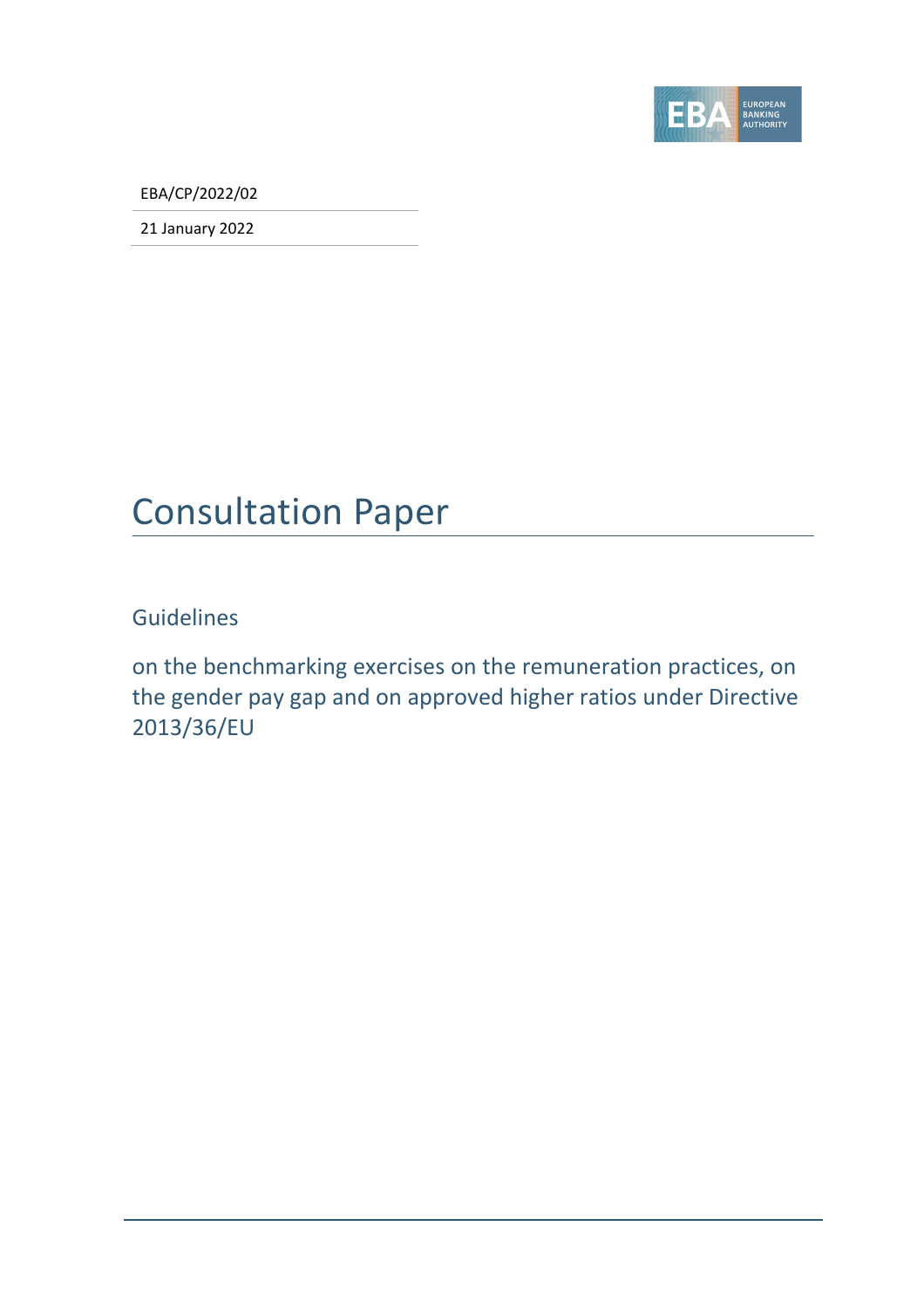

# **Contents**

|      | 1. Responding to this consultation                                                                                                   | 3         |
|------|--------------------------------------------------------------------------------------------------------------------------------------|-----------|
|      | 2. Executive summary                                                                                                                 | 4         |
|      | 3. Background and rationale                                                                                                          | 5         |
|      | 4. Draft guidelines                                                                                                                  | 8         |
|      | <b>Compliance and reporting obligations</b>                                                                                          | 9         |
|      | <b>Subject matter, scope and definitions</b>                                                                                         | <b>10</b> |
|      | Implementation                                                                                                                       | 11        |
|      | <b>Draft Guidelines</b>                                                                                                              | 12        |
| 1.   | Scope of institutions to be included in the benchmarking data exercises                                                              | 12        |
| 1.1  | Scope of institutions for the remuneration data collection                                                                           | 12        |
| 1.2  | Scope of institutions for the gender pay gap data collection                                                                         | 12        |
| 1.3  | Scope of institutions for the benchmarking of approved higher ratios                                                                 | 12        |
| 2.   | Submission of benchmarking data to the competent authorities                                                                         | 13        |
| 3.   | Submission of benchmarking data to EBA                                                                                               | 13        |
| 3.1. | List of institutions included in the benchmarking exercises                                                                          | 13        |
| 3.2. | Submission of data to the EBA                                                                                                        | 14        |
| 4.   | General specifications for the submission of benchmarking data                                                                       | 14        |
| 5.   | Additional specifications for remuneration data                                                                                      | 15        |
| 5.1. | Additional specifications for remuneration data under Annex 2                                                                        | 17        |
| 5.2. | Additional specifications for the remuneration data under Annex 3                                                                    | 18        |
| 6.   | Additional instructions for the gender pay gap data in Annex 4                                                                       | 18        |
| 7.   | Data quality                                                                                                                         | 20        |
|      | Annex 1: General information and information on remuneration of all staff                                                            | 22        |
|      | Annex 2: Additional information on remuneration of identified staff                                                                  | 23        |
|      | Annex 3: Derogations to the application of requirements to pay out parts of variable                                                 |           |
|      | remuneration deferred and in instruments under Directive 2013/36/EU (CRD)                                                            | 24        |
|      | Annex 4: Information on the gender pay gap<br>Annex 5: Approved higher ratios between variable and fixed remuneration – institutions | 25<br>26  |
|      | Annex 6: Approved higher ratios between variable and fixed remuneration - aggregation by                                             |           |
|      | competent authorities                                                                                                                | 27        |
|      | Annex 7 - Data quality checks                                                                                                        | 28        |
|      | 5. Accompanying documents                                                                                                            | 32        |
| 5.1  | Draft cost-benefit analysis / impact assessment                                                                                      | 32        |
|      | 5.2 Overview of questions for consultation                                                                                           | 37        |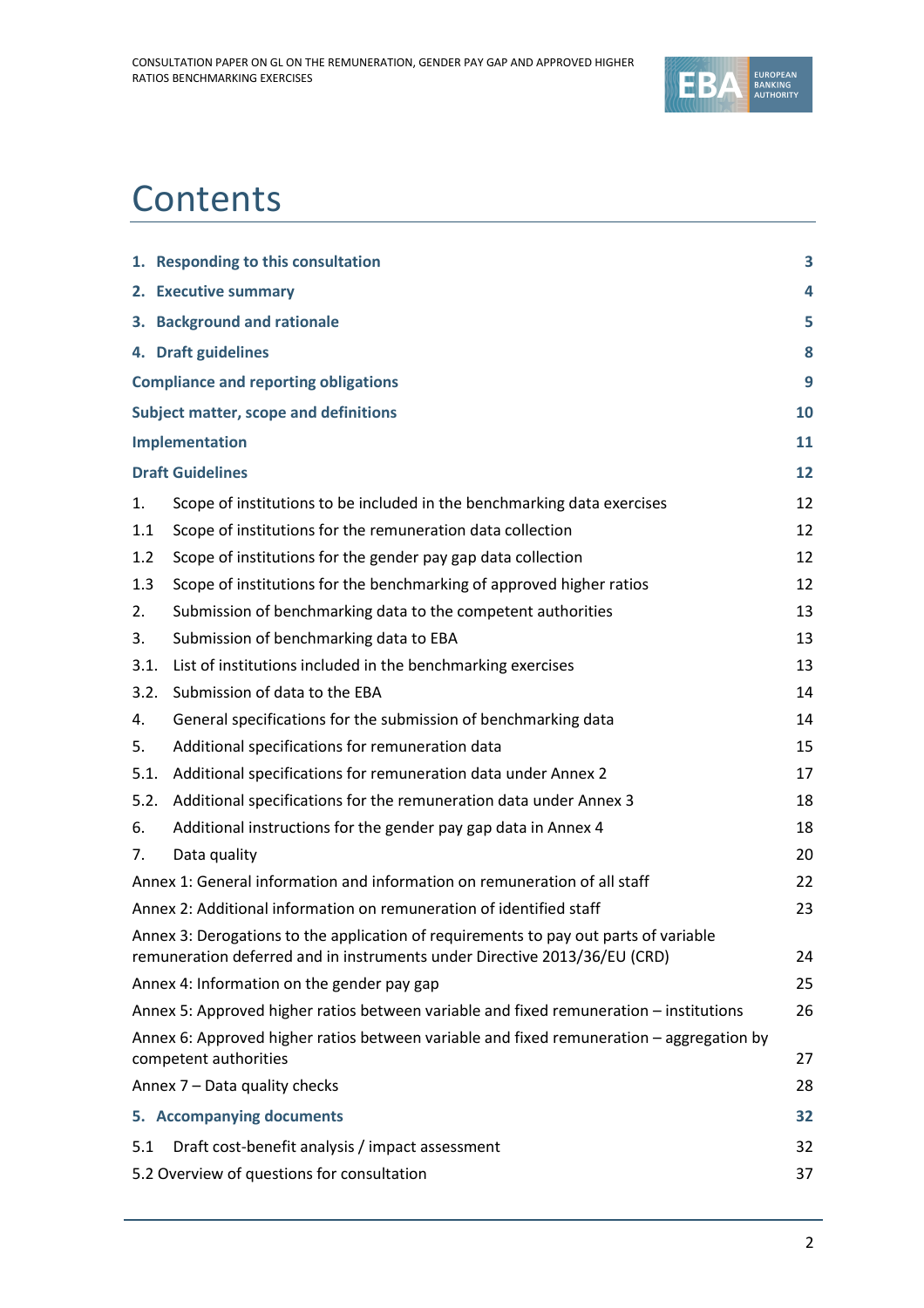

# 1. Responding to this consultation

The EBA invites comments on all proposals put forward in this paper and in particular on the specific questions summarised in 5.2.

Comments are most helpful if they:

- respond to the question stated;
- **•** indicate the specific point to which a comment relates;
- contain a clear rationale;
- **Provide evidence to support the views expressed/ rationale proposed; and**
- describe any alternative regulatory choices the EBA should consider.

#### **Submission of responses**

To submit your comments, click on the 'send your comments' button on the consultation page by 21 March 2022. Please note that comments submitted after this deadline, or submitted via other means may not be processed.

#### **Publication of responses**

Please clearly indicate in the consultation form if you wish your comments to be disclosed or to be treated as confidential. A confidential response may be requested from us in accordance with the EBA's rules on public access to documents. We may consult you if we receive such a request. Any decision we make not to disclose the response is reviewable by the EBA's Board of Appeal and the European Ombudsman.

#### **Data protection**

The protection of individuals with regard to the processing of personal data by the EBA is based on Regulation (EU) 1725/2018 of the European Parliament and of the Council of 23 October 2018. Further information on data protection can be found under the [Legal notice section](http://eba.europa.eu/legal-notice) of the EBA website.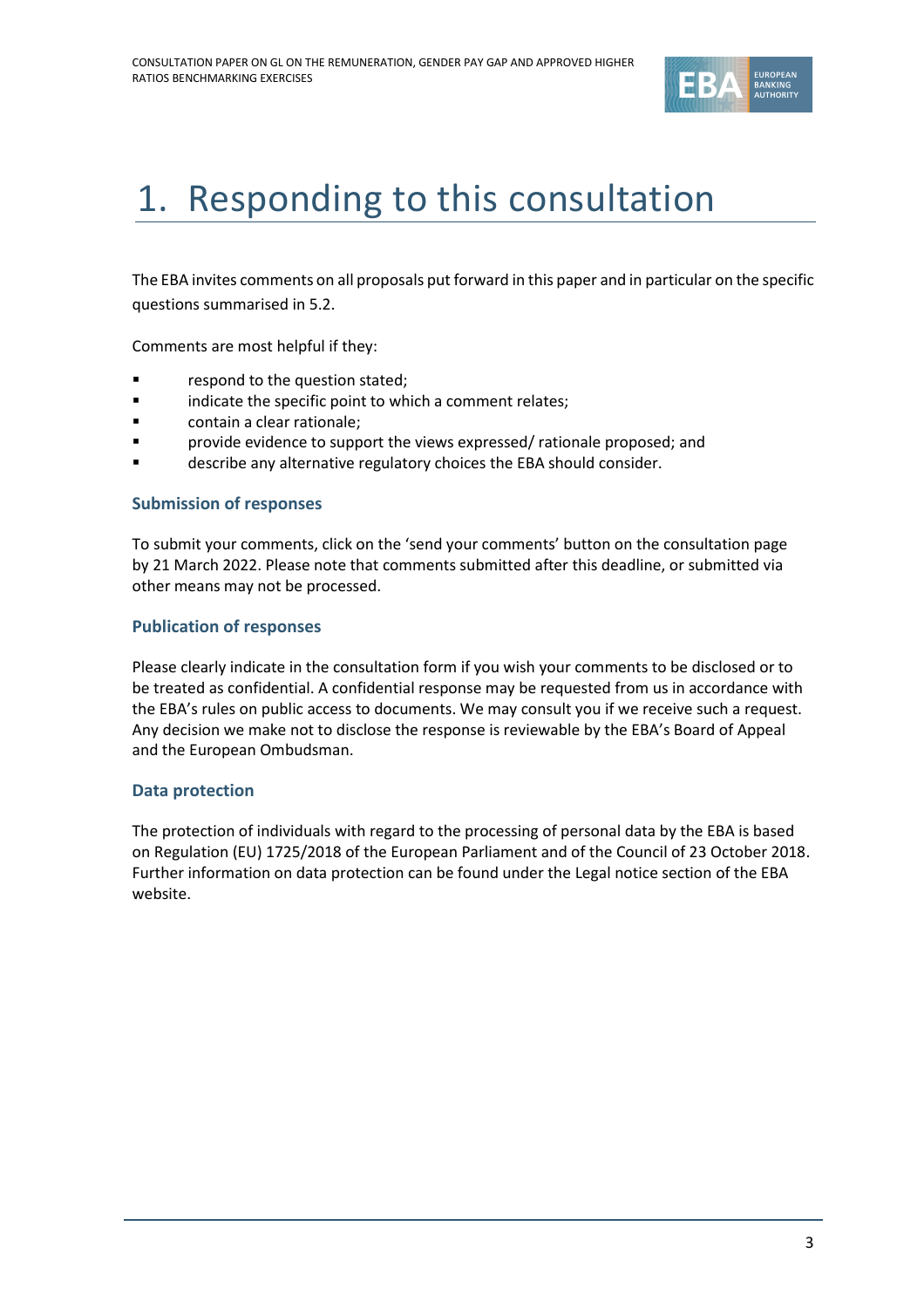

# 2. Executive summary

The European Banking Authority (EBA) is updating its 'Guidelines on the remuneration benchmarking exercise' under Directive 2013/36/EU (CRD), which has been originally published in 2012 and updated in 2014. The review is necessary to take into account additional requirements introduced by Directive (EU) 2019/878 (CRD V) regarding the application of derogations under Article 94(3) of the CRD and the benchmarking of the gender pay gap. In addition, guidelines to harmonise the benchmarking of approvals granted by shareholders to use higher ratios than 100% between the variable and fixed remuneration under Article  $94(1)(g)(ii)$  of the CRD have been added.

The update also considers the amendments to the disclosure requirements under Regulation (EU) 575/2013. In this regard, the templates for the data collection have been revised, taking also into account the Commissions Implementing Regulation (EU) 2021/637 (ITS on disclosures).

The principle of equal pay for equal work or work of equal value laid down in Article 157 of the Treaty on the Functioning of the European Union (TFEU) and measures to ensure equal opportunities have already been included in the EBA Guidelines on sound remuneration policies under Directive 2013/36/EU and EBA Guidelines on internal governance under Directive 2013/36/EU. The benchmarking of the gender pay gap will allow competent authorities to monitor the implementation of such measures and their development at different levels of pay. The Guidelines aim at ensuring that the benchmarking of the gender pay gap covers a representative sample of institutions. Therefore, the sample of institutions used for the gender pay gap benchmarking exercise includes different types of institutions to allow for an appropriate benchmarking not only of the largest institutions, but also of smaller institutions.

#### **Next steps**

The EBA is consulting on the draft Guidelines for a period of two month. A shorter time period for the public consultation than usual is needed to ensure that the Guidelines can be finalised in good time so that the revisions to the data collection exercises can be implemented in the reporting systems of institutions, investment firms, competent authorities and the EUCLID system of the EBA with regard to data for the financial year 2022.

It is planned that the benchmarking data will be collected under the updated Guidelines in 2023 for the financial year 2022. The first data on the gender pay gap will be collected in 2024 for the financial year 2023.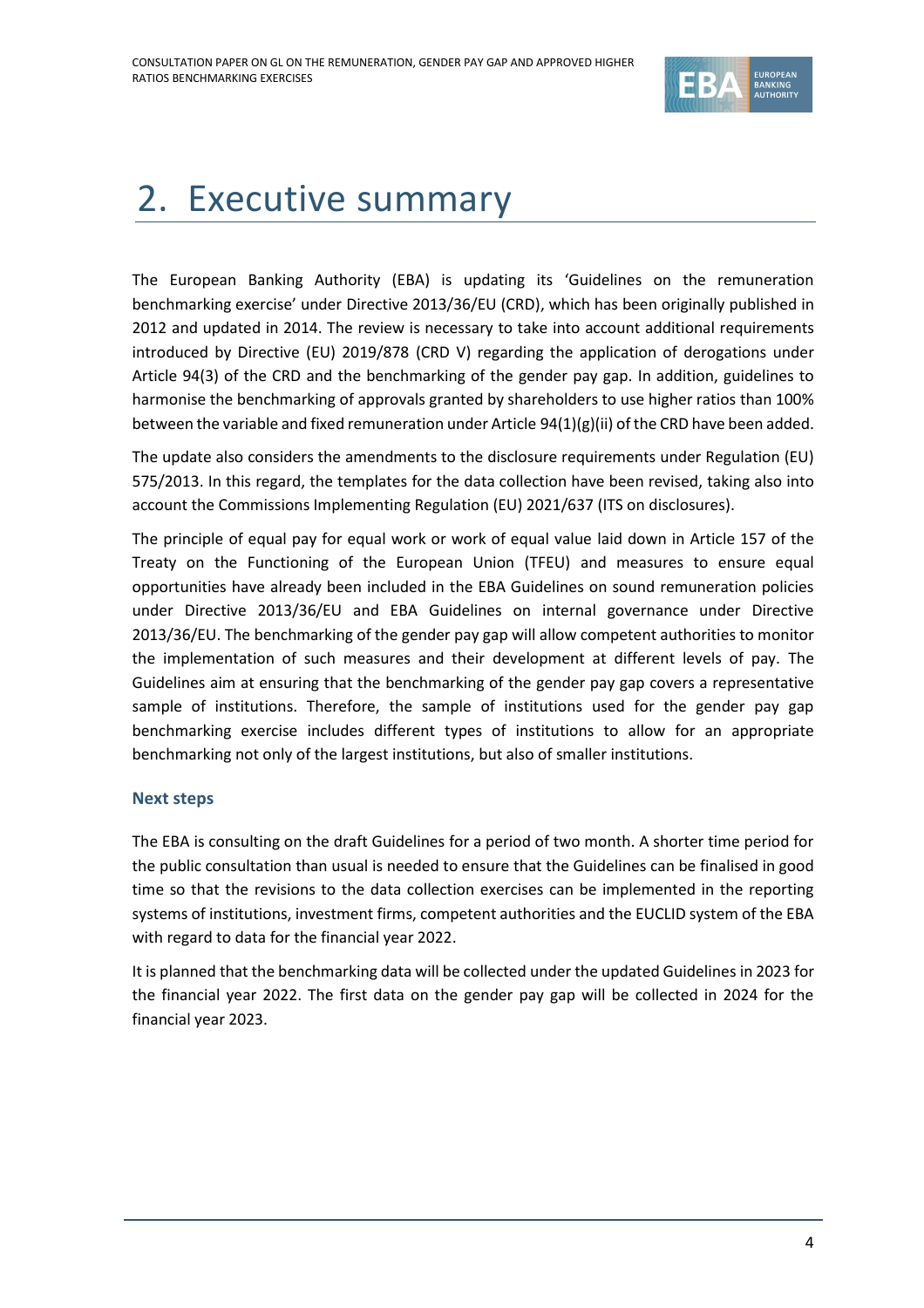# 3. Background and rationale

- 1. The European Banking Authority (EBA) is updating its 'Guidelines on the remuneration benchmarking exercise' under Directive 2013/36/EU, which has been originally published in 2012 and has been updated in 2014. The review is necessary to take into account additional requirements introduced by Directive (EU) 2019/878 regarding the application of derogations and the benchmarking of the gender pay gap. In addition, guidelines to harmonise the benchmarking of approvals granted by shareholders to use higher ratios between the variable and fixed remunerations under Article 94(1)(g) of Directive 2013/36/EU have been added.
- 2. Under Article 75(1) of Directive 2013/36/EU, 'competent authorities shall collect the information disclosed in accordance with the criteria for disclosure established in points (g), (h), (i) and (k) of Article 450(1) of Regulation (EU) 575/2013 as well as the information provided by institutions on the gender pay gap and shall use this information it to benchmark remuneration trends and practices. The competent authorities shall provide EBA with that information.' Par (2) of this Article requires that 'EBA shall use the information received from the competent authorities in accordance with paragraph 1 to benchmark remuneration trends and practices at Union level.'
- 3. Points (g), (h), (i) and (k) of Article 450(1) of Regulation (EU) 575/2013 set out certain information that institutions are required to disclose. Small and non-complex institutions are subject to the disclosure requirements under Article 433b of Regulation (EU) 575/2013 and disclose only the information under points (a) to (d), (h), (i), (j) of Article 450(1) of Regulation (EU) 575/2013. The disclosure requirements apply to the consolidated level, but also to individual institutions. The consolidated data concern the scope of prudential consolidation and include data on the variable remuneration of institutions, investment firms, other financial institutions and ancillary undertakings. The Commission Implementing Regulation (EU) 2021/637 of 15 March 2021<sup>1</sup> specify the CRR requirements and provide tables for the remuneration data to be disclosed. The remuneration benchmarking data collection under Directive 2013/36/EU is based mainly on the disclosed information. In addition, some limited additional information is needed to analyse the 'other forms' of remuneration disclosed and the impact of derogations under Article 94(3) of Directive 2013/36/EU to the requirements to pay out a part of the variable remuneration in instruments and under deferral arrangements.
- 4. In line with the tables provided under the Commission Implementing Regulation (EU) 2021/637, the granularity of the remuneration benchmarking for different business lines has been reduced. Depending on supervisory needs or requests from relevant stakeholders, the EBA might decide in the future to suggest amendments to the Commission Implementing Regulation (EU) 2021/637 and amend the Guidelines to increase the granularity of the data collected for different business areas.

<sup>&</sup>lt;sup>1</sup>Commission Implementing Regulation (EU) 2021/637 of 15 March 2021 laying down implementing technical standards with regard to public disclosures by institutions of the information referred to in Titles II and III of Part Eight of Regulation (EU) No 575/2013 of the European Parliament and of the Council, available under [https://eur-lex.europa.eu/legal](https://eur-lex.europa.eu/legal-content/EN/TXT/?uri=CELEX%3A02021R0637-20210628)[content/EN/TXT/?uri=CELEX%3A02021R0637-20210628](https://eur-lex.europa.eu/legal-content/EN/TXT/?uri=CELEX%3A02021R0637-20210628)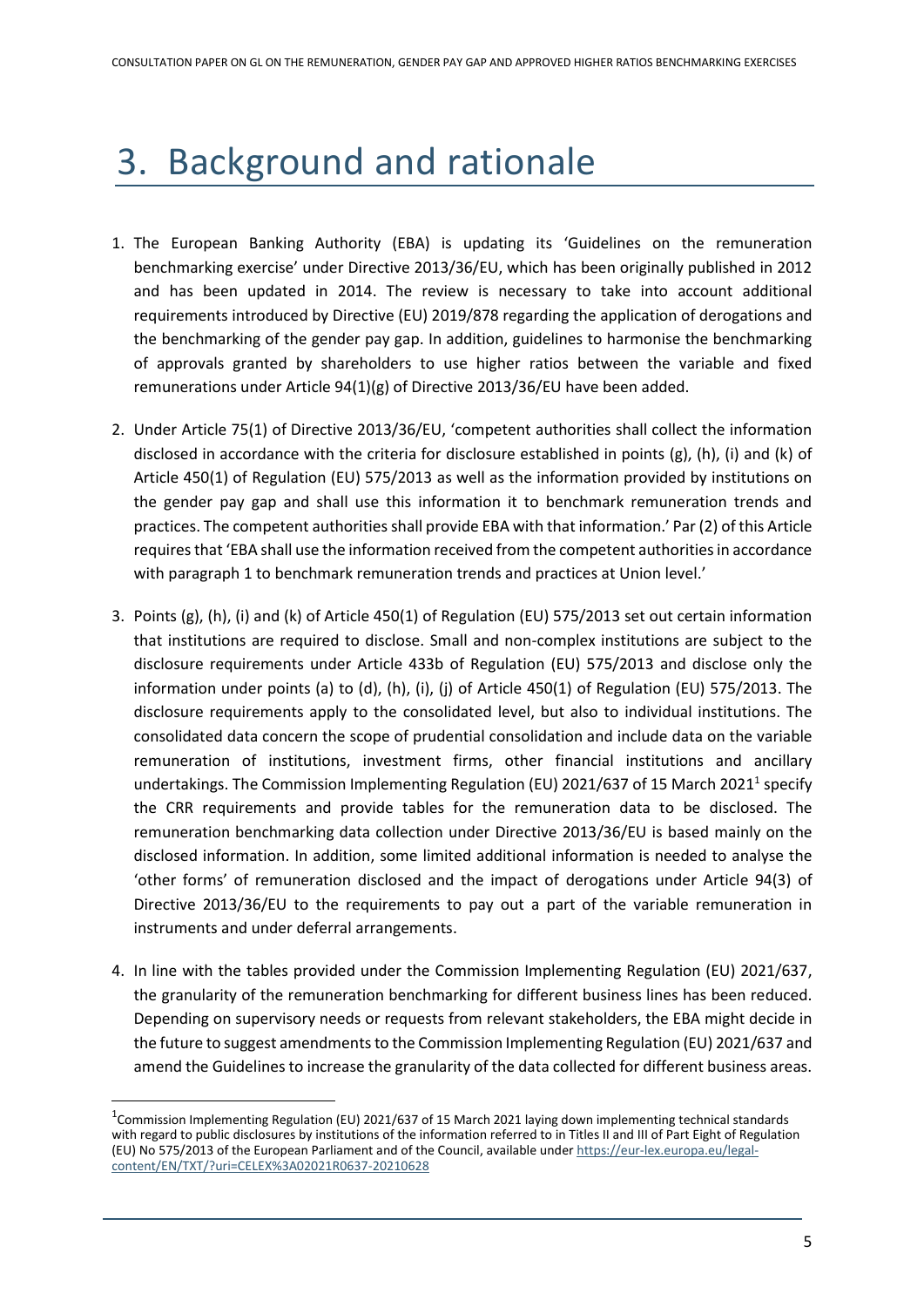- 5. In line with the Commission Implementing Regulation (EU) 2021/637, the scope of identified staff on the institutions consolidated basis concerns only the identified staff that is identified staff on the basis of the institutions consolidated situation. Where the requirements apply to the individual basis, the identified staff is the staff identified on the individual basis, even if data would be disclosed and collected for an institution that is a subsidiary of a consolidating institution.
- 6. Pursuant to point (k) and the second subparagraph of Article 450(1) of Regulation (EU) 575/2013, institutions must disclose information on whether the institution benefits from a derogation laid down in Article 94(3) of Directive 2013/36/EU and, if they do so, indicate whether they benefit from that derogation on the basis of point (a) or (b) of Article 94(3) of Directive 2013/36/EU. They should also indicate for which of the remuneration principles they apply the derogation(s), the number of staff members that benefit from the derogation(s) and their total remuneration split into fixed and variable remuneration. This information is collected as part of the remuneration benchmarking exercise based on templates provided in these Guidelines.
- 7. The ratio between the variable and fixed remuneration is limited to 100% (up to 200% with shareholders' approval). Article 94(1)(g)(ii) of Directive 2013/36/EU prescribes the procedure for the approval of higher ratios (i.e., ratios > 100 % and  $\leq$  200 %) by shareholders and requires competent authorities to use the information received from institutions to benchmark the practices of institutions in that regard. The competent authorities are required to provide EBA with that information and EBA publishes it on an aggregate home Member State basis in a common reporting format. To ensure a consistent submission, the EBA has developed guidelines, including a template, to ensure the consistency of the information collected on a biennially basis.
- 8. The principle of equal pay for equal work or work of equal value laid down in Article 157 of the Treaty on the Functioning of the European Union and measures to ensure equal opportunities have already been included in the EBA Guidelines on sound remuneration policies under Directive 2013/36/EU and EBA Guidelines on internal governance under Directive 2013/36/EU. The benchmarking of the gender pay gap will allow competent authorities to monitor the implementation of such measures and their development at different levels of pay. The Guidelines aim at ensuring that the benchmarking of the gender pay gap covers a representative sample of institutions, including different types of institutionsi.e., not only of the largest institutions, but also of smaller institutions.
- 9. The gender pay gap is the difference expressed as percentage between the average earnings of men and women across a workforce. It is calculated independently from the position of the staff members. Institutions selected to participate in the gender pay gap benchmarking exercise must have a certain number of staff, so that the results of the analysis are statistically sound. In line with the EU Commissions recommendation<sup>2</sup>, the sample of institutions selected should only include institutions that have at least 50 staff members. In line with the principle of proportionality and to analyse the gender pay gap for different categories of staff and levels of payment, the gender pay gap should be calculated for institutions with more 250 or more staff members for each quartile of

 $2$  Commission recommendation on strengthening the principle of equal pay between men and women through transparency<https://eur-lex.europa.eu/legal-content/EN/TXT/PDF/?uri=CELEX:32014H0124&from=EN>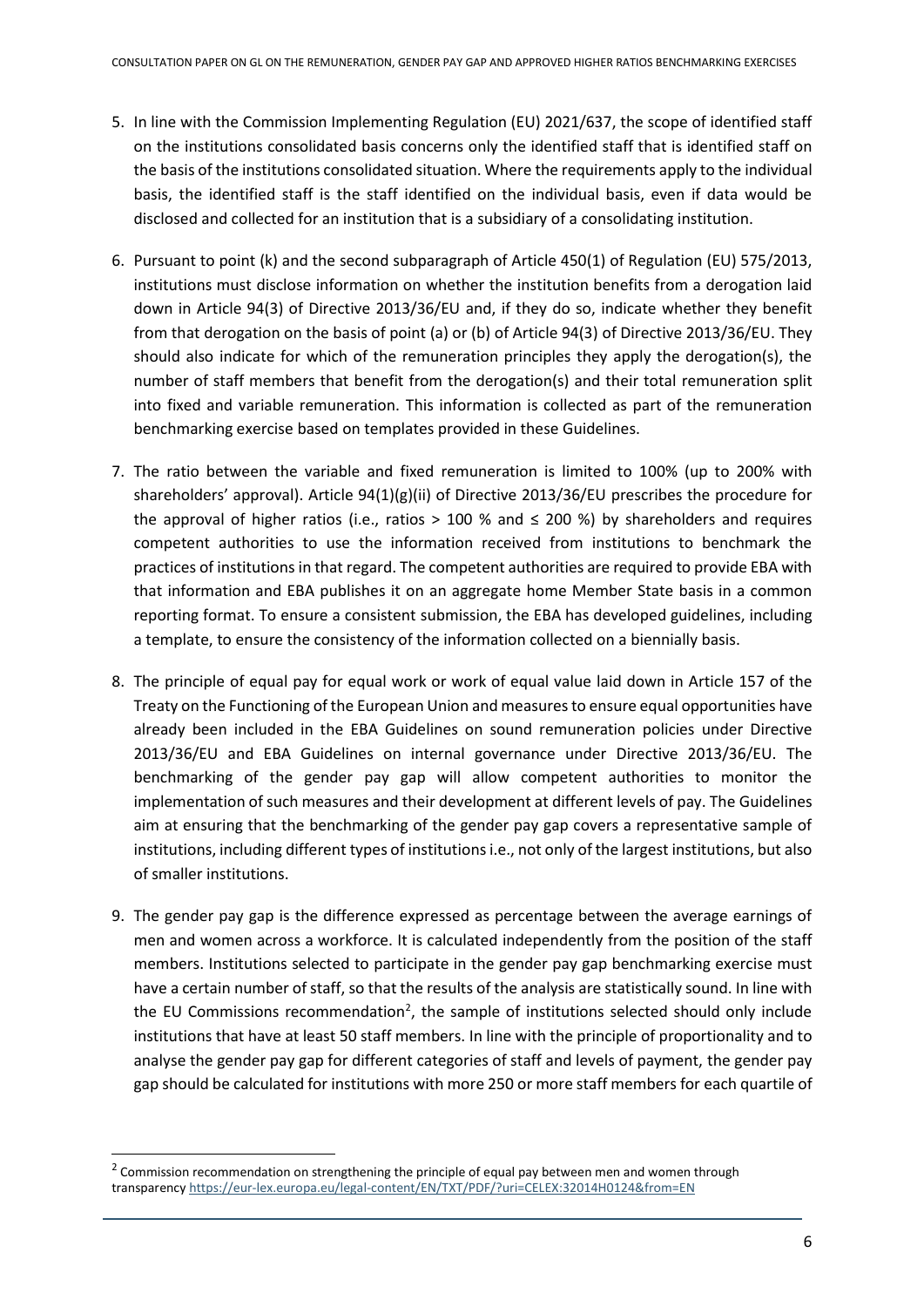payment levels as mean and median and separately for different categories of staff (i.e., all staff and identified staff).

- 10.Some additional instructions are provided to ensure that the data have the appropriate quality for deriving reliable benchmarks. To this end and to further harmonise the national implementation, the Guidelines are also addressed to institutions.
- 11.The Guidelines should be read in conjunction with the EBA guidelines on sound remuneration policies under Directive 2013/36/EU.
- 12.Competent authorities may perform additional benchmarking exercises for national benchmarking purposes.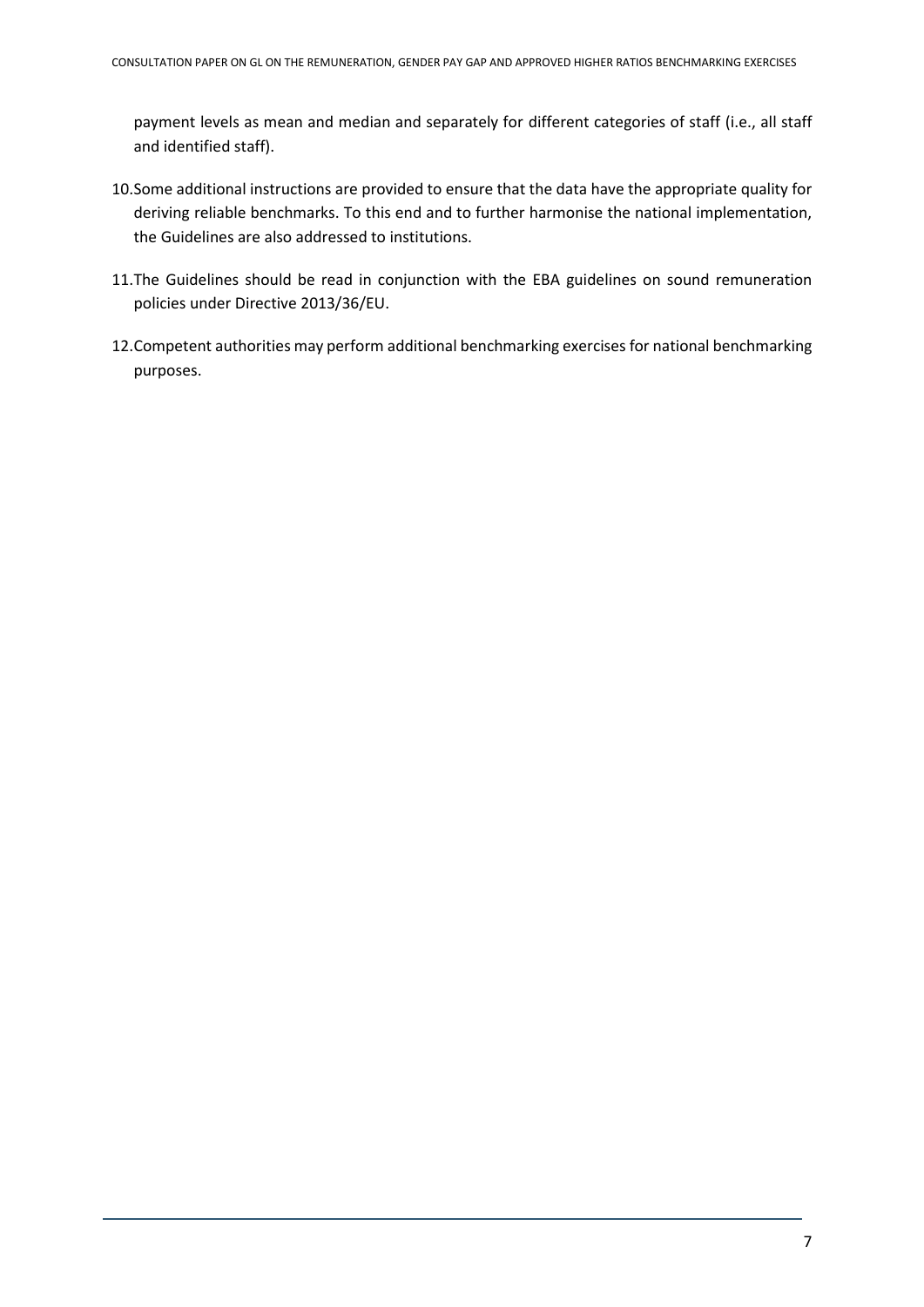# 4. Draft guidelines

EBA/GL/20XX/XX

DD Month YYYY

Draft Guidelines

on the benchmarking exercises on the remuneration practices, on the gender pay gap and on approved higher ratios under Directive 2013/36/EU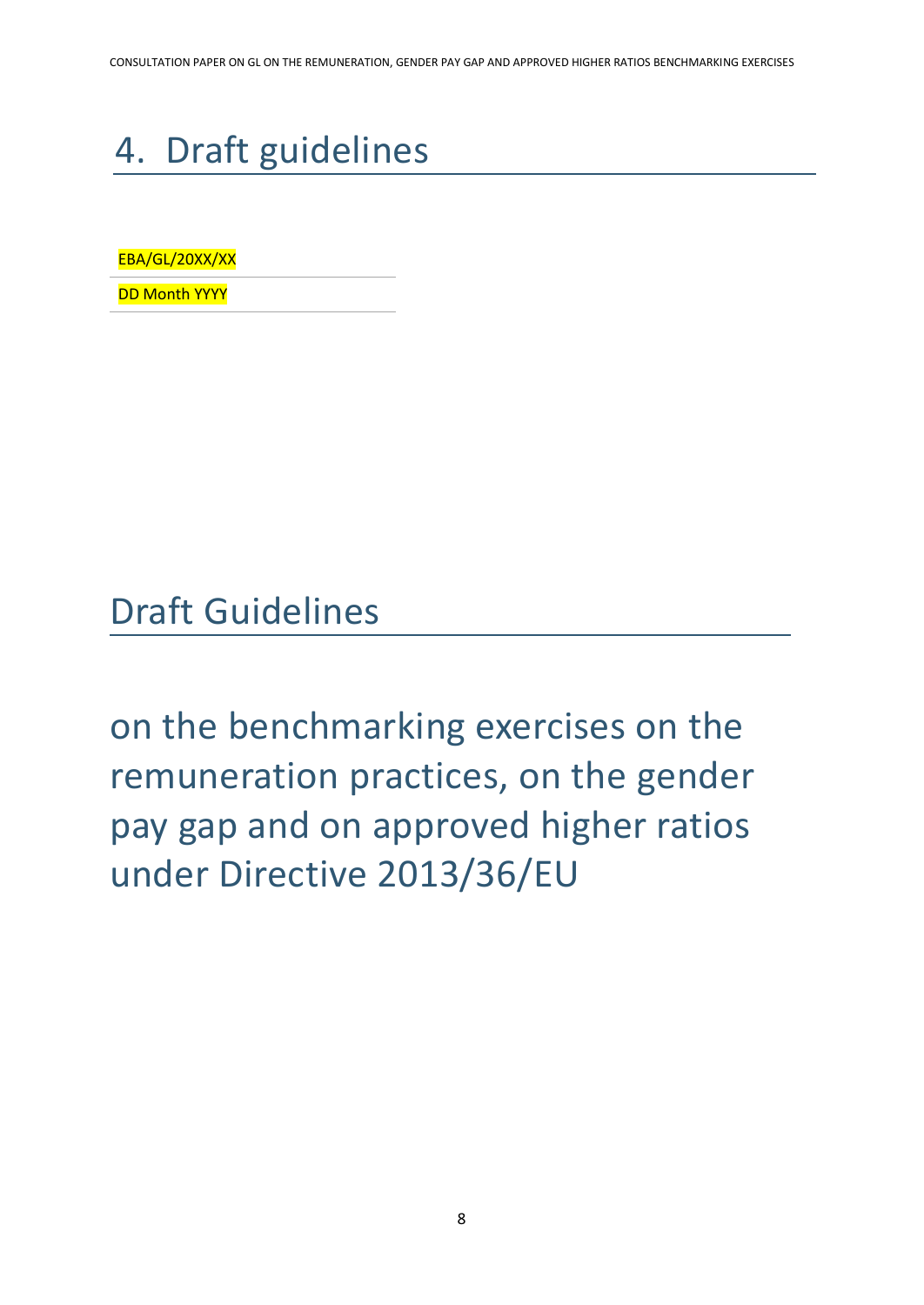# Compliance and reporting obligations

## Status of these guidelines

- 1. This document contains guidelines issued pursuant to Article 16 of Regulation (EU) No 1093/2010<sup>1</sup>. In accordance with Article 16(3) of Regulation (EU) No 1093/2010, competent authorities and financial institutions must make every effort to comply with the guidelines.
- 2. Guidelines set the EBA view of appropriate supervisory practices within the European System of Financial Supervision or of how Union law should be applied in a particular area. Competent authorities as defined in Article 4(2) of Regulation (EU) No 1093/2010 to whom guidelines apply should comply by incorporating them into their practices as appropriate (e.g., by amending their legal framework or their supervisory processes), including where guidelines are directed primarily at institutions.

### Reporting requirements

- 3. According to Article 16(3) of Regulation (EU) No 1093/2010, competent authorities must notify the EBA as to whether they comply or intend to comply with these guidelines, or otherwise with reasons for non-compliance, by  $\left[\frac{dd \,mm}{v} \right]$ . In the absence of any notification by this deadline, competent authorities will be considered by the EBA to be non-compliant. Notifications should be sent by submitting the form available on the EBA website with the reference 'EBA/GL/202x/xx'. Notifications should be submitted by persons with appropriate authority to report compliance on behalf of their competent authorities. Any change in the status of compliance must also be reported to EBA.
- 4. Notifications will be published on the EBA website, in line with Article 16(3).

<sup>&</sup>lt;sup>1</sup> Regulation (EU) No 1093/2010 of the European Parliament and of the Council of 24 November 2010 establishing a European Supervisory Authority (European Banking Authority), amending Decision No 716/2009/EC and repealing Commission Decision 2009/78/EC, (OJ L 331, 15.12.2010, p.12).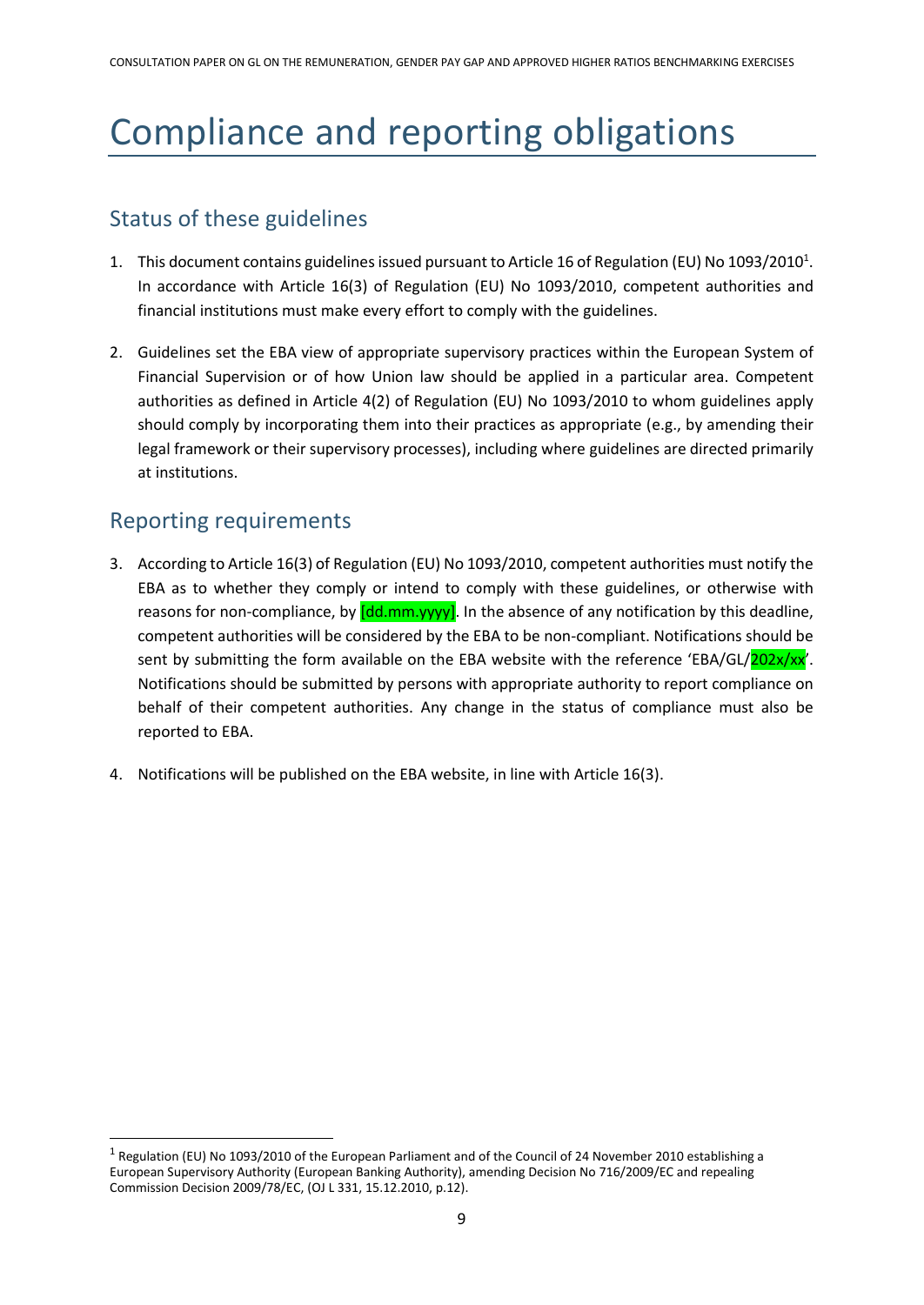# Subject matter, scope and definitions

### Subject matter

- 5. These Guidelines specify, for the purposes of the oversight of remuneration policies in accordance with Article 75 of Directive 2013/36/EU, the information to be provided by institutions to competent authorities for benchmarking remuneration trends and practices, including information disclosed in accordance with the criteria for disclosure established in points (g), (h), and (i) and (k) of Article 450(1) of Regulation (EU) No 575/2013 ('remuneration data') and the information to be provided for benchmarking gender pay gap ('gender pay gap data').
- 6. These Guidelines also specify, in accordance with the sixth indent of point (ii) of Article 94 (1) (g) of Directive 2013/36/EU, the common reporting format to be used for the purposes of the benchmarking of approved higher ratios between the fixed and variable components of remuneration ('higher ratios data').
- 7. These Guidelines specify how competent authorities will collect from institutions the approved higher ratios, the remuneration and gender pay gap data (collectively referred to as 'benchmarking data') and how they will then submit the benchmarking data to the EBA.

### Scope of application

- 8. These guidelines apply on an individual, sub-consolidated and consolidated level as follows:
	- a. remuneration data should be collected at the level of application of disclosure requirements as set out in Articles 6 (3) and 13 of Regulation (EU) 575/2013;
	- b. gender pay gap and approved higher ratio data should be collected only at the individual level.

#### Addressees

9. These guidelines are addressed to competent authorities as defined in Article 4 (2), points (1) and (viii) of Regulation (EU) No 1093/2010 and to financial institutions as defined in point (1) of Article 4 of Regulation No 1093/2010 that are institutions as defined in point (3) of Article 4(1) of Regulation (EU) 575/2013 having regard to Article 2 (5) of that Regulation ('institutions').

### Definitions

10. Terms used and defined in Directive 2013/36/EU, Regulation (EU) 575/2013 and the EBA Guidelines on sound remuneration policies under Directive 2013/36/EU, have the same meaning in these Guidelines.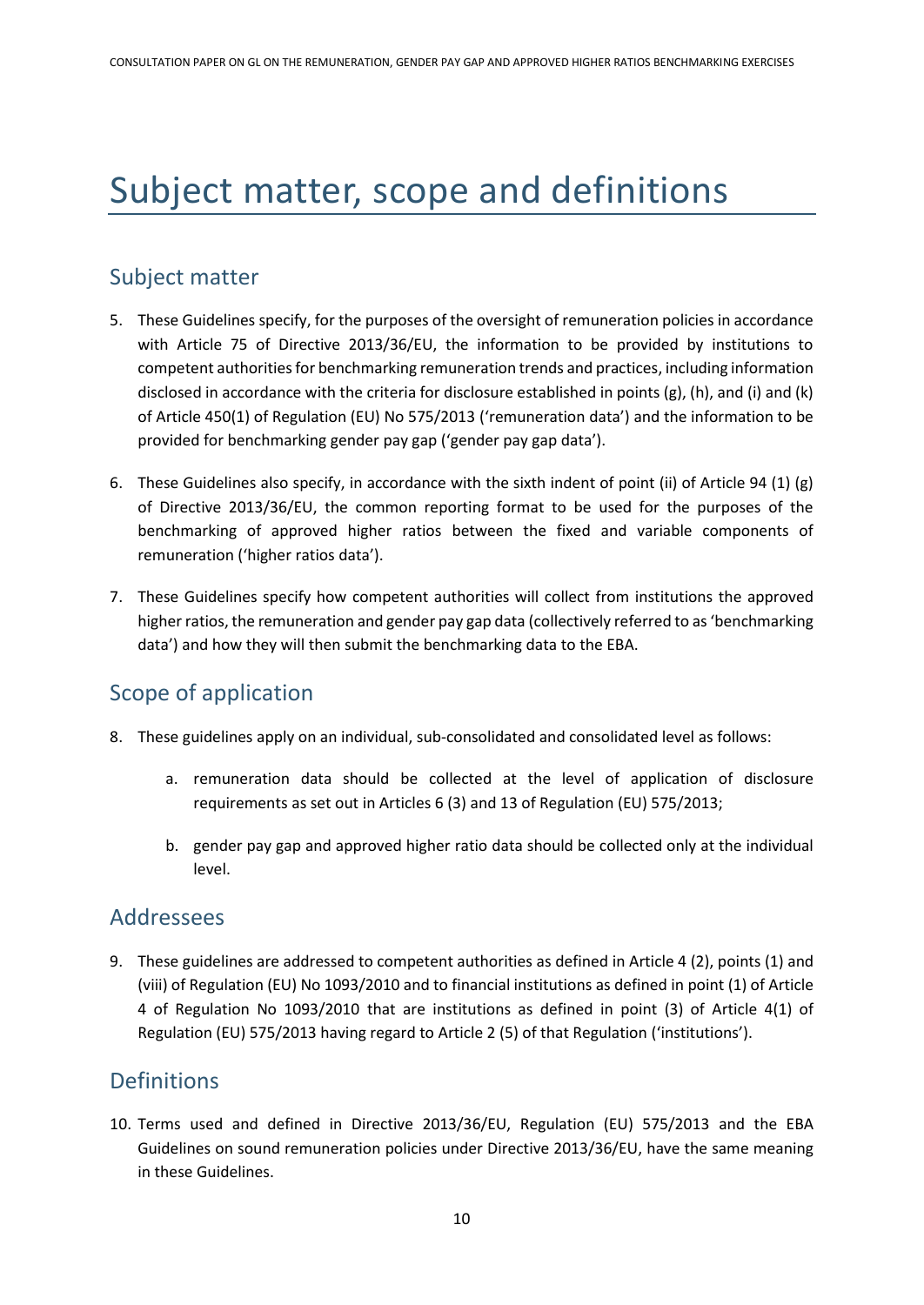# Implementation

### Date of application

11. These Guidelines apply from 31 December 2022.

#### Transitional arrangements

12. The benchmarking data for the financial year ending in 2022, excluding gender pay gap data, should be submitted by institutions to competent authorities by 31 August 2023 and from competent authorities to the EBA by 31 October 2023. The first benchmarking exercise regarding the gender pay pap should concern the financial year 2023.

#### Repeal

- 13. The EBA guidelines on the remuneration benchmarking exercise (EBA/GL/2014/08)<sup>2</sup> are repealed with effect from 31 December 2022.
- 14. References to the Guidelines repealed by paragraph 13 shall be construed as reference to these Guidelines

Q1: Is the section on subject matter, scope, definitions, addressees and implementation appropriate and sufficiently clear?

<sup>&</sup>lt;sup>2</sup> Se[e https://www.eba.europa.eu/regulation-and-policy/remuneration/guidelines-on-the-remuneration-benchmarking](https://www.eba.europa.eu/regulation-and-policy/remuneration/guidelines-on-the-remuneration-benchmarking-exercise)[exercise](https://www.eba.europa.eu/regulation-and-policy/remuneration/guidelines-on-the-remuneration-benchmarking-exercise)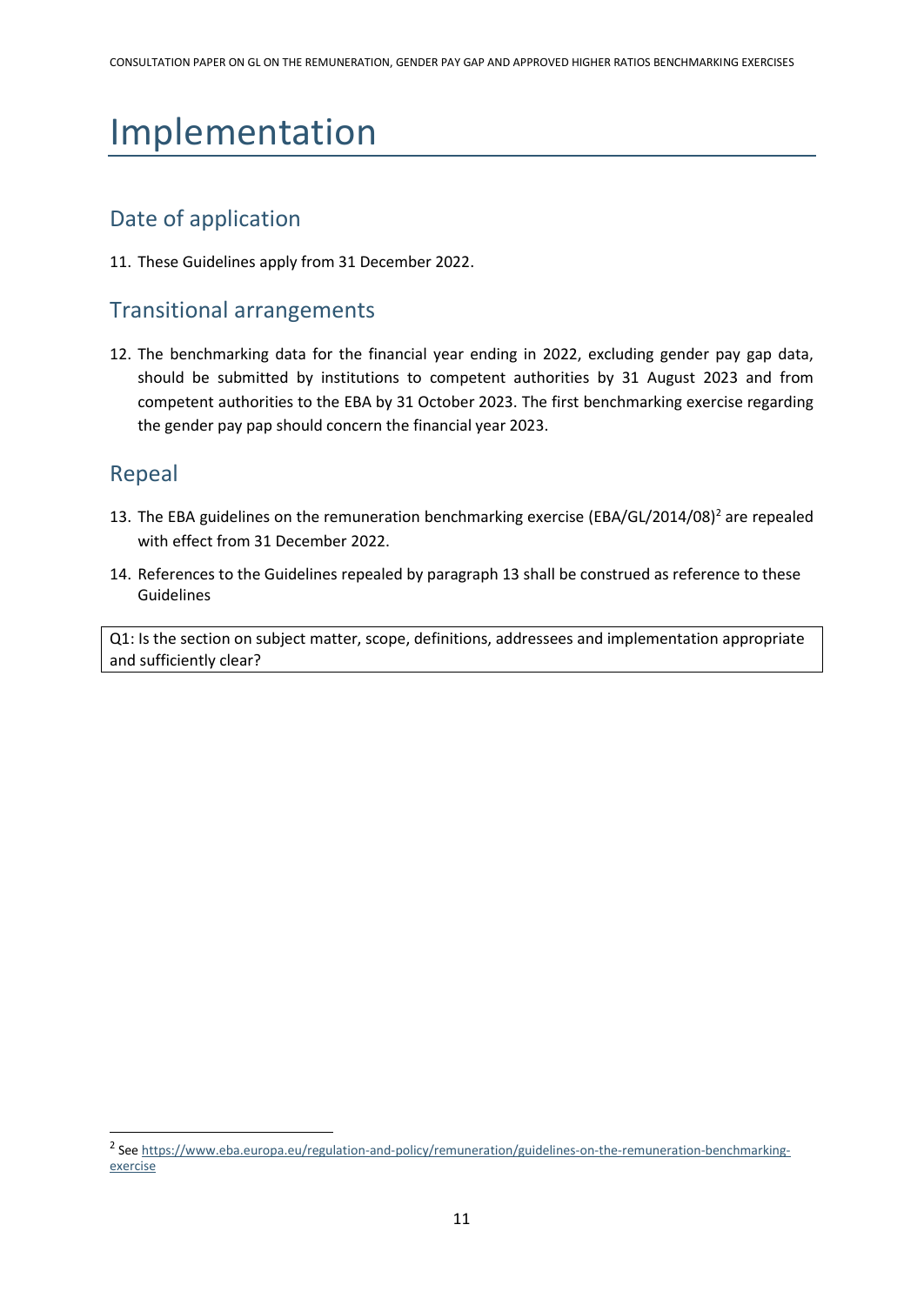# Draft Guidelines

## 1. Scope of institutions to be included in the benchmarking data exercises

## 1.1 Scope of institutions for the remuneration data collection

- 15. Competent authorities should collect and submit to the EBA remuneration data from the largest institutions in terms of asset volume in their Member State ensuring a coverage of at least 60% of the banking system's asset volume in that Member State.
- 16. Where the coverage of 60% referred to in the previous paragraph cannot be reasonably achieved in a Member State, competent authorities should collect and submit to the EBA remuneration data from up to twenty (20) of the largest institutions in terms of asset volume in their Member State, except where these institutions' data will be collected by the consolidating supervisor as per the level of application of disclosure requirements set out in Article 13 of Regulation (EU) 575/2013. Competent authorities should request information from the EBA as to whether the Union parent undertakings of these up to twenty (20) largest institutions have been included in the list referred to in paragraph 23.

### 1.2 Scope of institutions for the gender pay gap data collection

- 17. Competent authorities should collect and submit to the EBA gender pay gap data from the institutions from which these competent authorities collect remuneration data. Competent authorities should also collect gender pay gap data from institutions that do not qualify as small and non-complex in accordance with point (145) of Article 4 (1) of Regulation (EU) 575/2013 and adequately represent the variety of the different types of institutions in that Member State, including institutions with securities admitted to trading or privately held, cooperative and savings banks, state-owned banks and investment firms applying Directive 2013/36/EU. When applying this paragraph, competent authorities should endeavour to collect gender pay gap data from at least 5 institutions (on an individual basis) in each of the following size categories in their Member State:
	- a. Total assets up to EUR 5 bn;
	- b. Total assets between EUR 5 bn and EUR 15 bn;
	- c. Total assets of EUR >15 bn or above.

## 1.3 Scope of institutions for the benchmarking of approved higher ratios

18. Competent authorities should collect and submit to the EBA approved higher ratio data from all institutions, on individual basis, that have an approval of their shareholders to apply a ratio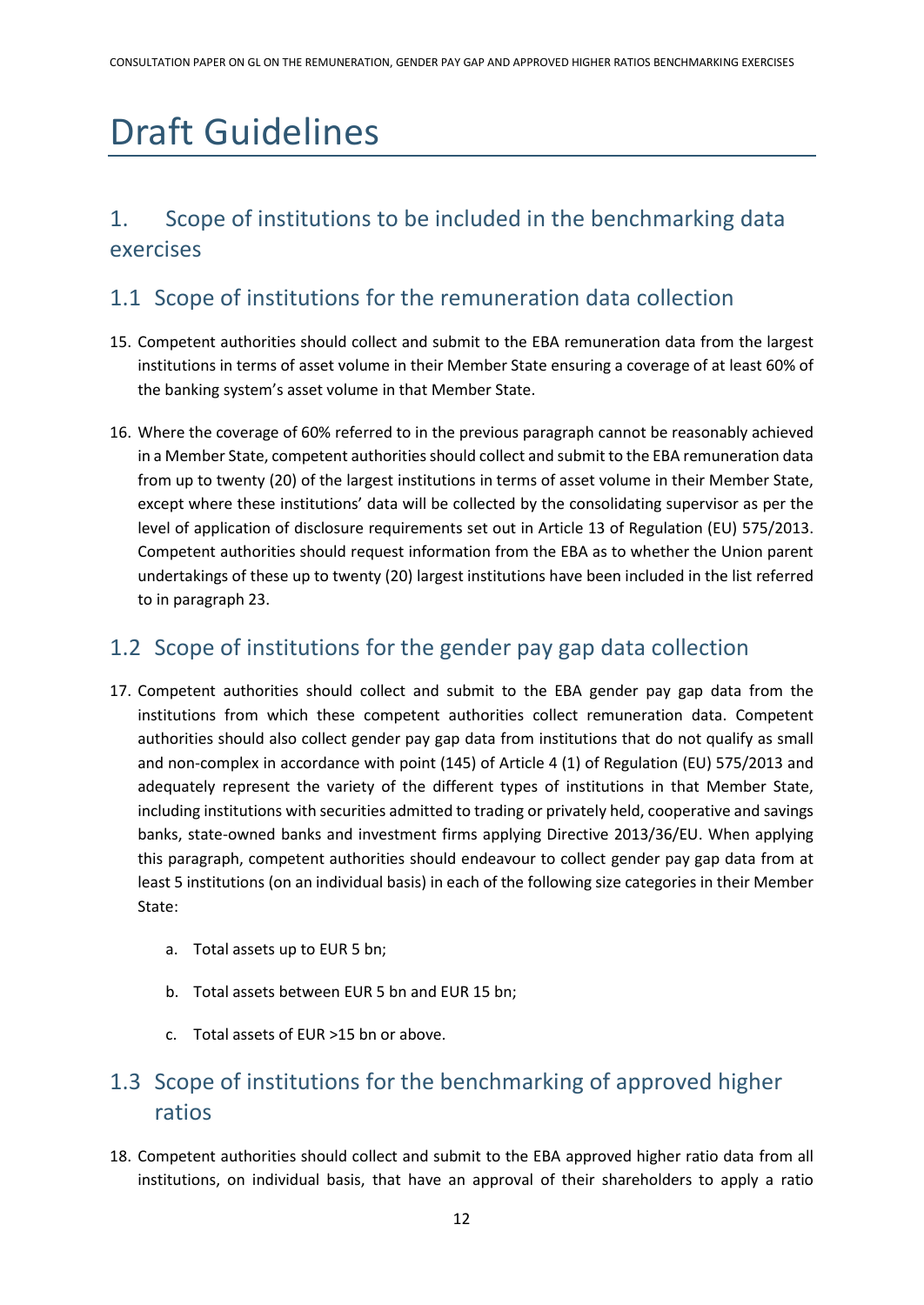between the variable and fixed remuneration which is higher than 100% under Article 94 (1)(g)(ii) of Directive 2013/36/EU.

Q2: Is the section on the scope of institutions appropriate and sufficiently clear?

#### 2. Submission of benchmarking data to the competent authorities

- 19. To enable competent authorities to collect and submit to the EBA remuneration data in accordance with these guidelines, institutions referred to in sub-section 1.1 should, by 31 May of each calendar year, submit to the competent authorities, the following information:
	- a. the information specified in the tables REM1, REM2, REM3, REM4 and REM5 of the Commission Implementing Regulation (EU) 2021/637;
	- b. information on remuneration of all staff as set out in Annex 1;
	- c. information on the remuneration of identified staff as set out in Annex 2;
	- d. information on the derogations set out in Article 94 of Directive 2013/36/EU as set out in Annex 3.
- 20. To enable competent authorities to collect and submit to the EBA gender pay gap data in accordance with these Guidelines, institutions referred to in sub-section 1.2 should, by 31 May every three years starting from 2024 with regard to the financial year 2023, submit at the individual level to competent authorities, the information set out in Annex 4.
- 21. To enable competent authorities to collect, aggregate and submit to the EBA approved higher ratios data in accordance with these Guidelines, institutions referred to in sub-section 1.3 should, by 31 May every two years starting from 2023 with regard of the financial year 2022, submit at the individual level to competent authorities, the information set out in in Annex 5.
- 22. To enable competent authorities to collect, aggregate and submit to the EBA approved higher ratios data in accordance with these Guidelines by 31. August, the European Central Bank should, every two years starting from the in 2023 for the financial year 2022, provide national competent authorities with the information it has received in accordance with the previous paragraph from institutions under its supervisory remit in a timely manner.

Q3: Is the section on the procedural requirements for institutions appropriate and sufficiently clear?

#### 3. Submission of benchmarking data to EBA

#### 3.1. List of institutions included in the benchmarking exercises

23. Competent authorities should inform the EBA by 31 March of the calendar year, following the financial year for which data is to be collected, about the list of institutions that should be included in: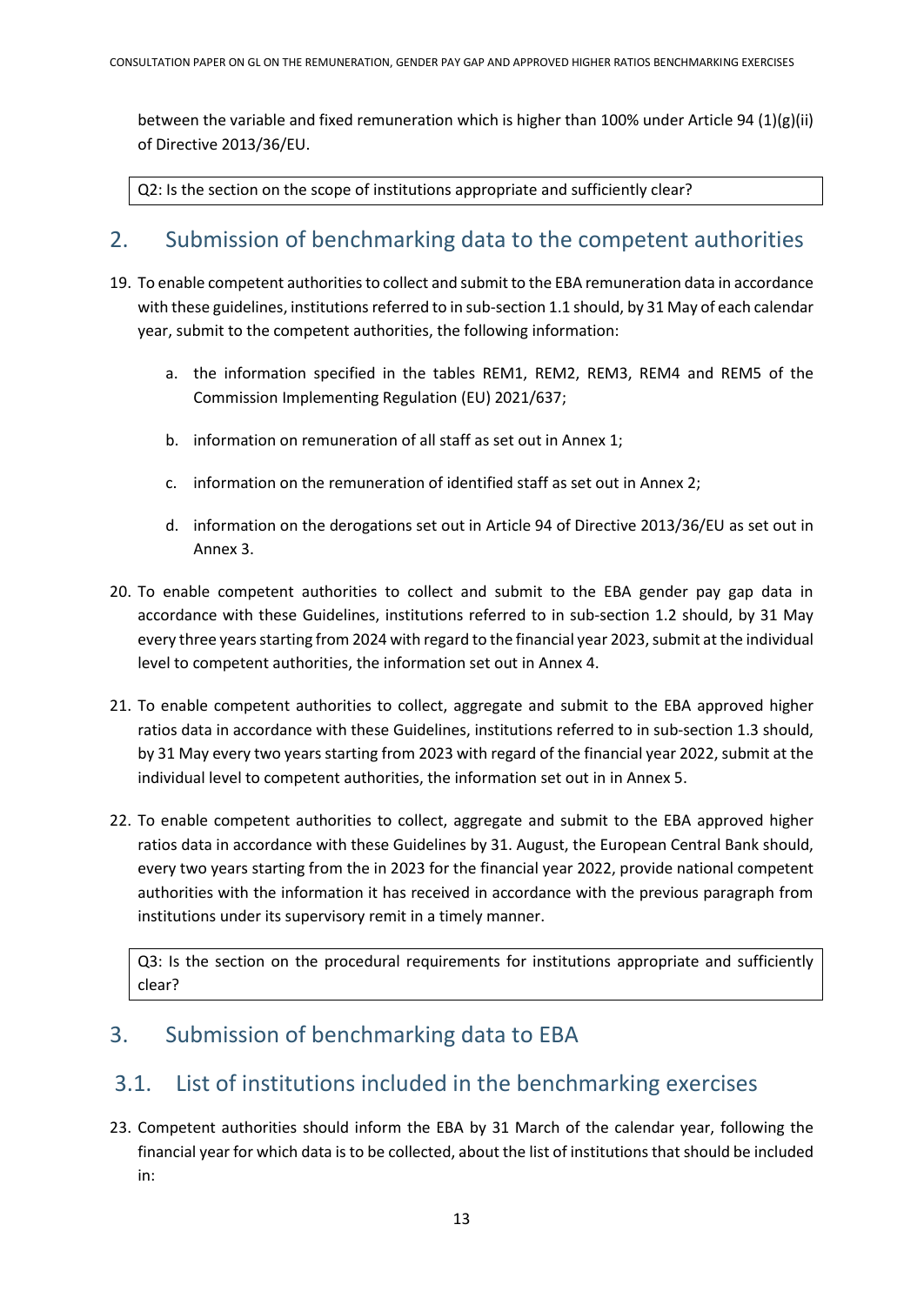- a. the remuneration benchmarking and
- b. the gender pay gap benchmarking exercise.
- 24. Changes to the sample of institutions should be avoided as much as possible to ensure that the sample remains stable. For the purposes of paragraph 23, competent authorities should inform the EBA about any changes compared to the previous data collection, including with regard to changes of names of institutions or their legal entity identifier.
- 25. Competent authorities should, following a communication from the EBA, remove from the list institutions for remuneration benchmarking that are subsidiaries of Union parent undertakings established in another Member State and for which the relevant data will be submitted to the EBA by another competent authority at a higher level of consolidation.

#### 3.2. Submission of data to the EBA

- 26. Competent authorities should submit the information, after ensuring the completeness, correctness and plausibility of the information in line with these guidelines and any other technical specifications provided by EBA as follows:
	- a. Remuneration data, by 15 July every year.
	- b. Gender pay gap data, by 15 July every three years starting from 2024 with regard to the financial year 2023.
	- c. Aggregated information on approved higher ratios as set out in Annex 6 by 31 August every two years starting from 2023 with regard to the financial year 2022.

Q4: Is the section on the procedural requirements for competent authorities appropriate and sufficiently clear?

### 4. General specifications for the submission of benchmarking data

- 27. When submitting benchmarking data in accordance with sections 2 and 3 and Annexes of these Guidelines, institutions and competent authorities should apply the general specifications set out in this section, the additional specifications set out in section 5 and 6 and the instructions set out in Annex 7.
- 28. Benchmarking data should be submitted using accounting year-end figures in EUR. Where remuneration is disclosed in a currency other than EUR, the exchange rate used by the European Commission for financial programming and the budget for December of the reported year should be used for the conversion of the consolidated figures to be reported<sup>3</sup>.
- 29. All amounts should be reported as full amounts, i.e., not rounded amounts, in euro (e.g., EUR 1 234 567 should be reported, instead of EUR 1.2 million).

 $3$  The EBA provides a link to the information on its website together with these Guidelines; the exchange rate can also be accessed unde[r http://ec.europa.eu/budget/contracts\\_grants/info\\_contracts/inforeuro/inforeuro\\_en.cfm.](http://ec.europa.eu/budget/contracts_grants/info_contracts/inforeuro/inforeuro_en.cfm)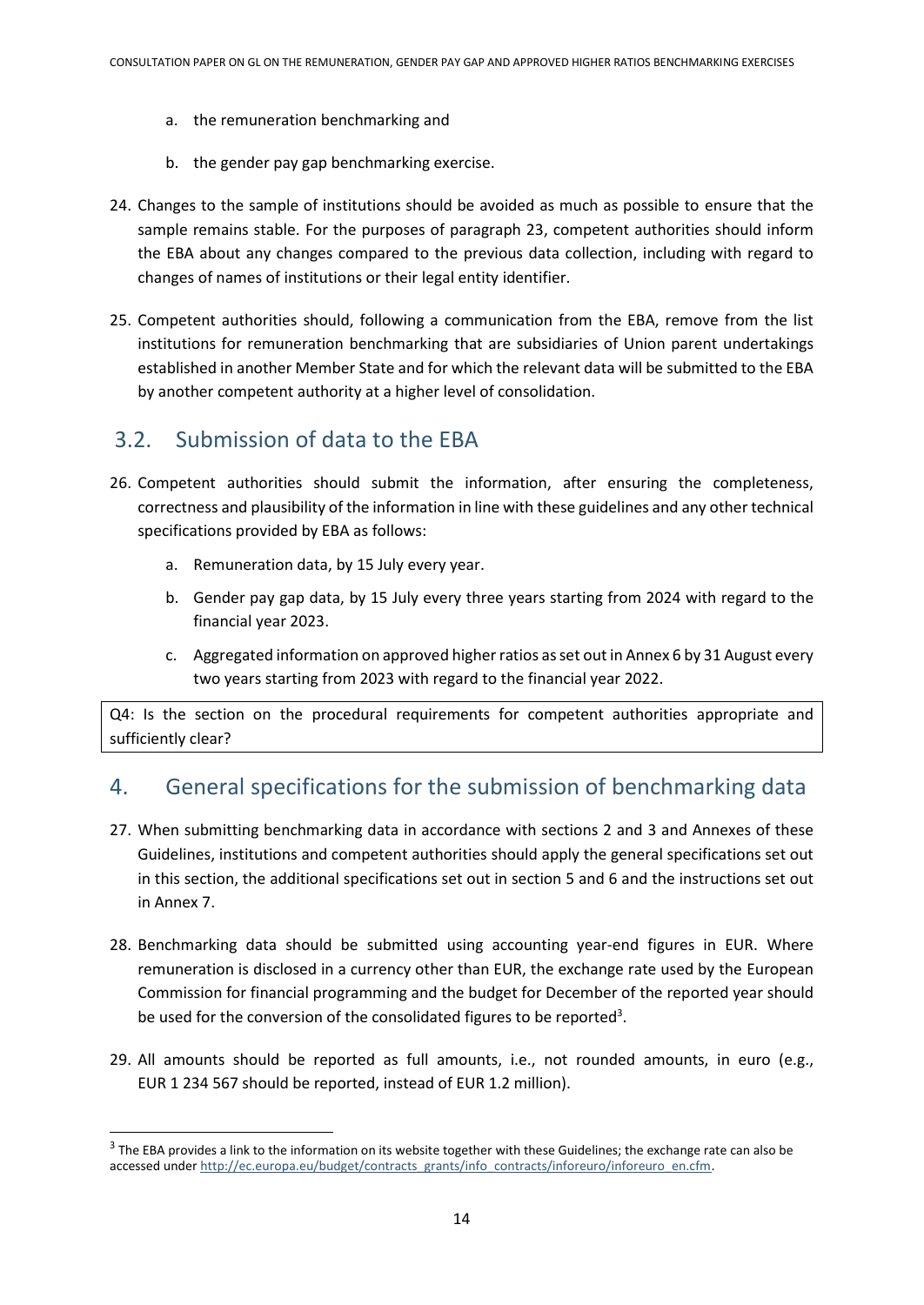- 30. Benchmarking data should be submitted for the calendar year in which the financial year ended in the following calendar year. E.g. for the benchmarking exercise for the financial year ending at any date in the year '20yy', data will be submitted in the year '20yy+1'.
- 31. The allocation of submitted amounts to the fixed and variable part of remuneration should be made in line with section 7 of the EBA guidelines on sound remuneration policies under Directive 2013/36/EU.

### 5. Additional specifications for remuneration data

- 32. With regard to the tables REM1, REM2, REM3, REM4 and REM5, institutions should take into account the instructions set out in ANNEX XXXIV of Commission Implementing Regulation (EU) 2021/637 in addition to this section and the validation rules in Annex 7.
- 33. The number of staff should be submitted as determined at the end of the financial year (i.e., staff that left during the financial year should not be counted, while staff that was recruited within the financial year should be counted, taking into account their contractual working time arrangements).
	- a. Where the number of staff is to be submitted in terms of the headcount, the number of natural persons should be entered, independently of the number of working hours on which their contract is based or changes of the number of staff during the year and taking into account the total amounts of remuneration paid throughout the year.
	- b. Where the numbers are to be submitted in terms of the full-time equivalent, the numbers should be based on the percentage of time that a staff member is employed compared to a full-time contract (e.g., 0.5 would be reported for a staff member who is working halftime).
- 34. When submitting tables REM1, REM2, REM3, REM4 and REM5 of Commission Implementing Regulation (EU) 2021/637 and Annex 2 and Annex 3 of these Guidelines, identified staff should be understood asthe staff who has a material impact on the institutions' risk profile on a consolidated basis. Staff of subsidiary undertakings that is subject to specific remuneration framework as set out in Article 109(4) of Directive 2013/36/EU (e.g. UCITS, AIFM, Investment firms) should be subject to the identification process on a consolidated basis only where Article 109 (5) or (6) of Directive 2013/36/EU apply.
- 35. Information on remuneration awarded for the financial year should comprise the fixed and variable gross remuneration awarded for the whole financial year preceding the year of the remuneration data submission.
- 36. When submitting table REM1 of the Commission Implementing Regulation (EU) 2021/637 in accordance with these Guidelines, non-monetary items of remuneration should be included with their monetary equivalent (e.g., the taxed amount) and should be included as "other forms" in that table.
- 37. When submitting tables REM1 and REM3 of Commission Implementing Regulation (EU) 2021/637 in accordance with these Guidelines: only the amounts of variable remuneration awarded for the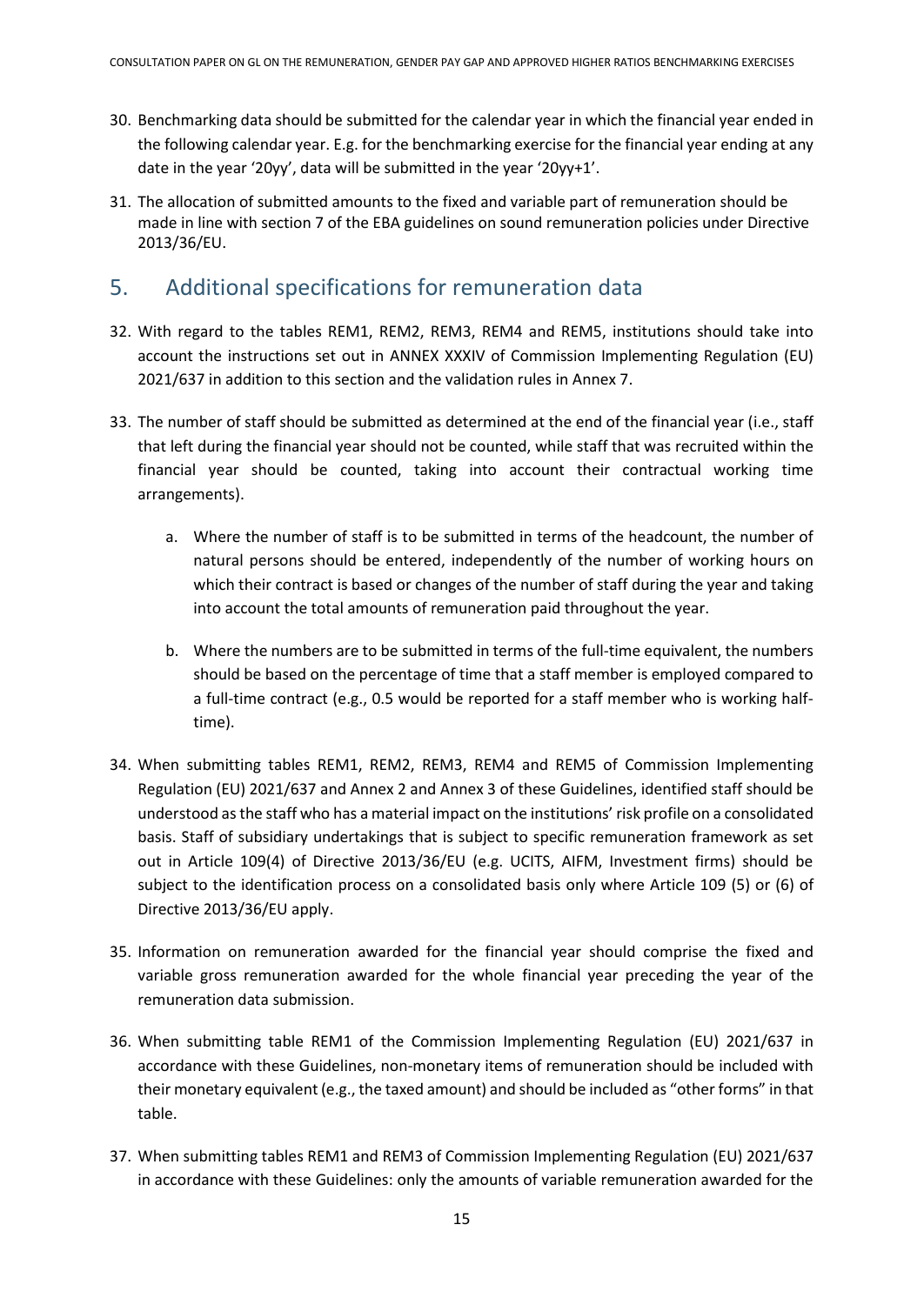submitted financial year that have been deferred should be included under the position 'of which: deferred' in the table REM1, while deferred variable remuneration for previous periods should be included separately in line with the instructions for the table REM3.

- 38. Severance payments to identified staff should be included in the amount of variable remuneration in the table REM1 of the Commission Implementing Regulation (EU) 2021/637, in addition in the specific rows in table REM2 and where deferral is applied in table REM3 of that Regulation.
- 39. Where identified staff left the institution before the end of the financial year, the remuneration received for the financial year, including severance payments and all other forms of remuneration, should be submitted, while the staff member should not be counted towards the number of identified staff submitted when the contract has already ended before the end of the financial year.
- 40. Guaranteed variable remuneration should be included in the variable remuneration in the table REM1 of the Commission Implementing Regulation (EU) 2021/637, in addition be included in table REM2 and where deferral is applied in table REM3 of that Regulation.
- 41. When submitting Annex 1 and REM 5 of Commission Implementing Regulation (EU) 2021/637, staff should be classified under the function or business area where they carry out the predominant part of their business activities. The full amount of remuneration awarded to that staff member within the group or institution should be included under this function or business area.
- 42. For the allocation of staff to business areas, institutions should consider their internal organisation and the following:
	- a. Management body (MB) supervisory function, should be the members of the management body at the highest level of consolidation acting in the role of overseeing and monitoring management decision-making (i.e. non-executive directors), as specified in the instructions to table REM1 column letter (a) of the Commission Implementing Regulation (EU) 2021/637. Institutions should allocate members of management bodies of subsidiaries to the relevant business area under points (c) to (i) where such a break down is provided and otherwise to the category 'other identified staff'.
	- b. Management body (MB) management function, should be the members of the management Body at the highest consolidating level, who are responsible for its management functions (i.e. executive directors) as specified in the instructions to table REM1 column letter (a) of the Commission Implementing Regulation (EU) 2021/637. Institutions should allocate members of management bodies of subsidiaries to the relevant business area under points (c) to (i), where such a break down is provided and otherwise to the category 'other senior management'.
	- c. Investment banking should include corporate finance advice services, private equity, capital markets, trading and sales.
	- d. Retail banking should include the institutions total lending activity (to individuals and enterprises).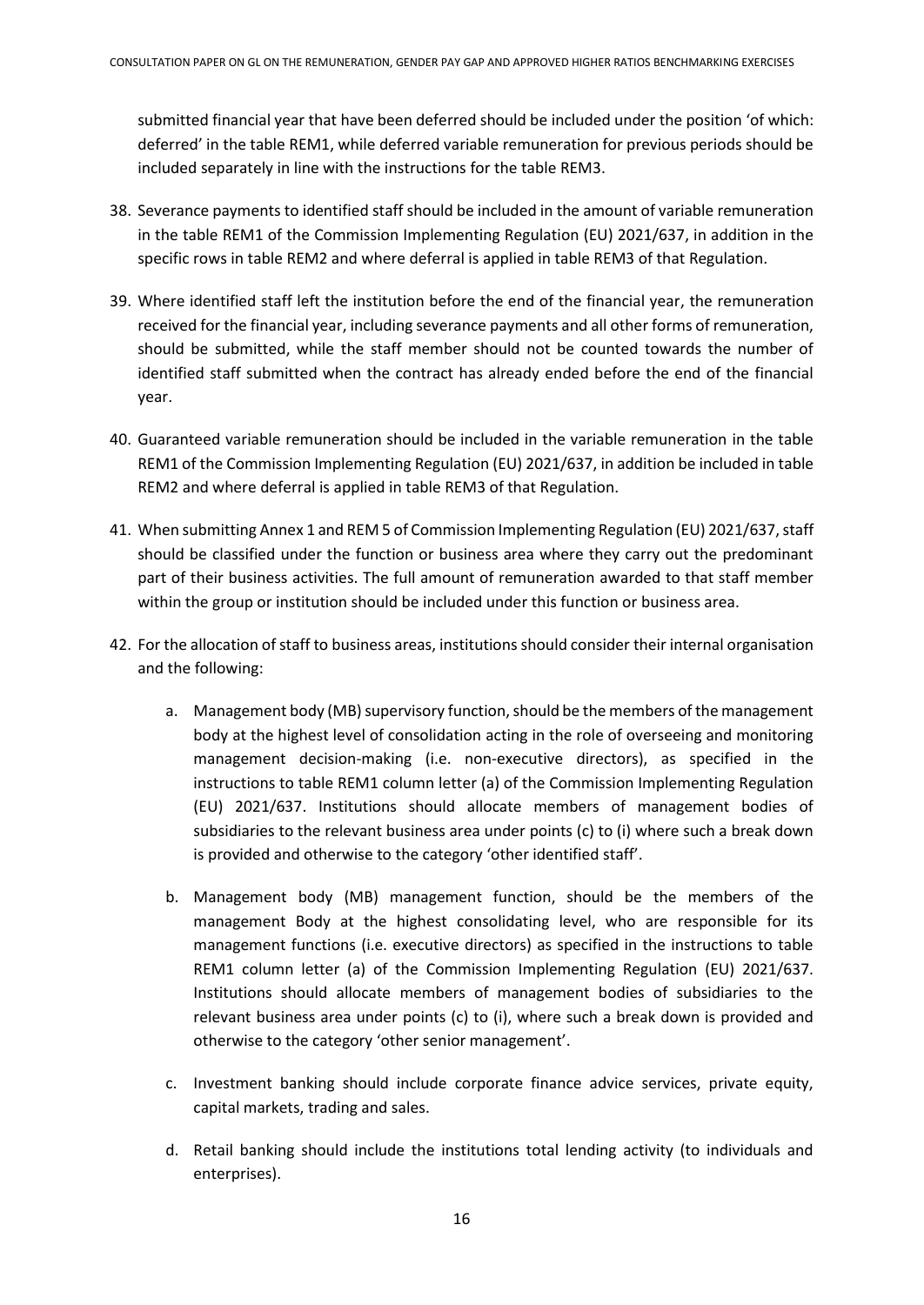- e. Asset management should include:
	- i. the asset management within the institution that is included in the sample,
	- ii. where the institution reports on a consolidated basis, its subsidiaries that are institutions for the purposes of application of Regulation (EU) 575/2013, and
	- iii. where Article 109(5) or (6) of Directive 2013/36/EU applies, staff employed by investment firms, Undertakings for Collective Investments in Transferable Securities (UCITS) or Alternative Investment Funds Managers (AIFM).
- f. Corporate functions should include staff in all functions that have responsibilities for the whole institution at the consolidated level and for subsidiaries with such functions at the solo level, e.g., human resources, information technology.
- g. Independent control functions should include staff active in the independent risk management, compliance and internal audit functions as described in section 19 of the EBA guidelines on internal governance under Directive 2013/36/EU.
- h. Staff in subsidiaries subject to a specific remuneration framework should be understood as including all staff, that is employed by a subsidiary that are investment firms, UCITS or AIFM, not falling under Article 109(5) or (6) of Directive 2013/36/EU.
- i. All other staff should include staff and members of the management body of subsidiaries, other than investment firms, UCITS and AIFM, that cannot be allocated into the categories under (a) to (h).

#### 5.1. Additional specifications for remuneration data under Annex 2

- 43. Discretionary pension benefits should be included in table REM1 and, where deferral is applied, table REM3 of the Commission Implementing Regulation (EU) 2021/637 in 'other forms of variable remuneration' and, in addition, be reported in the table in Annex 2.
- 44. Variable remuneration awarded based on multi-year accrual periods that do not revolve on an annual basis, i.e. where institutions do not start a new multi-year accrual period every year, should be fully allocated to the total variable remuneration of financial year in which it was awarded within table REM1 and, where deferral is applied, table REM3 of the Commission Implementing Regulation (EU) 2021/637, without consideration of the point in time when the variable remuneration is effectively paid or the length of the performance period. To allow a further analysis of fluctuations of the variable remuneration the amount should also be submitted also in the table in Annex 2.
- 45. In addition to the table in Annex 3 on the impact of derogations under Article 94(3)(a) and (b) of Directive 2013/36/EU, institutions to which the derogation referred to in Article 94(3)(a) of Directive 2013/36/EU does not apply, should submit in the table included in Annex 2 the fixed and variable remuneration of identified staff to which the derogation referred to in Article (94(3)(b) of that Directive applies.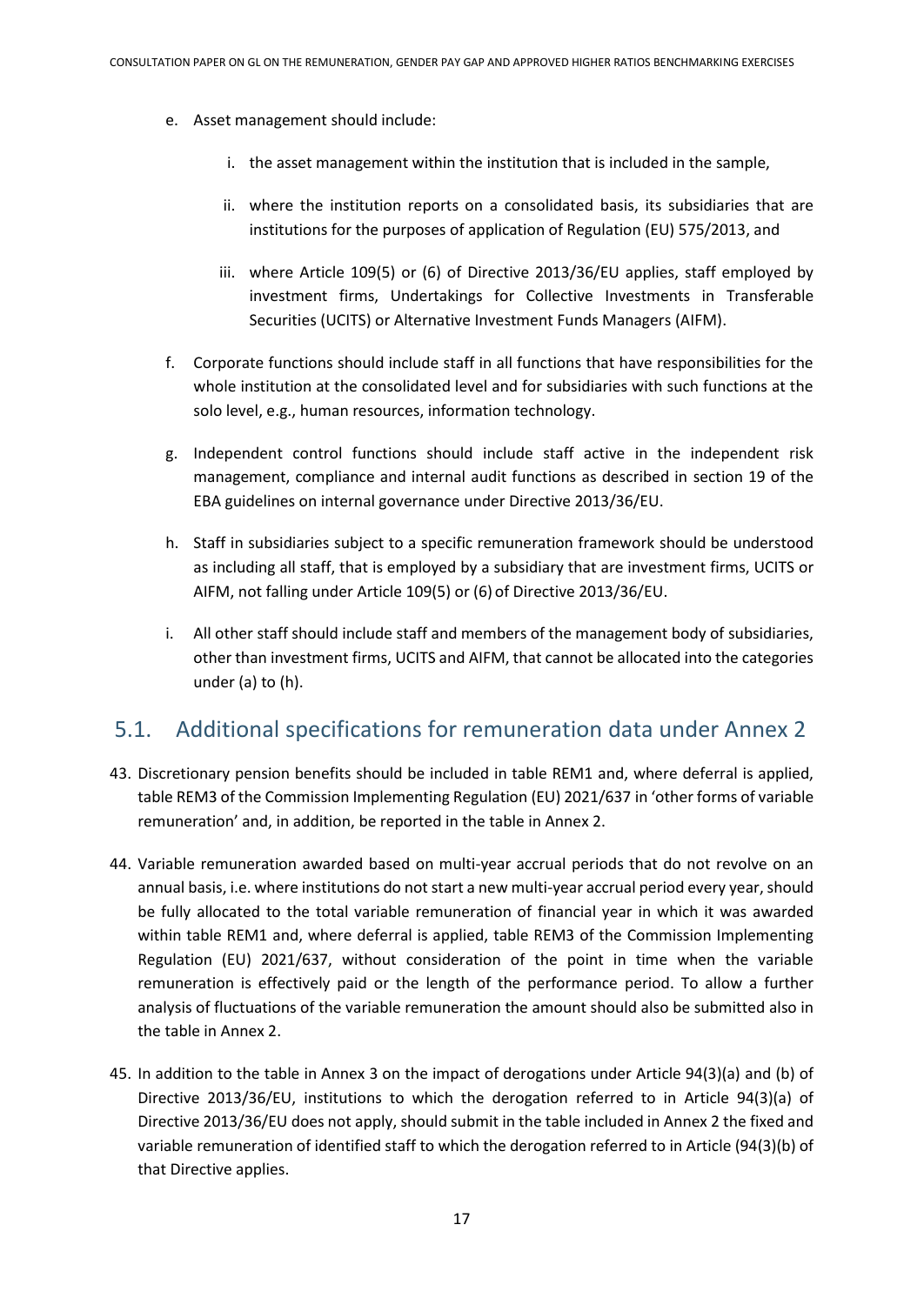## 5.2. Additional specifications for the remuneration data under Annex 3

- 46. Institutions should specify in in Annex 3, if they are eligible to apply the derogations under Article 94 of Directive 2013/36/EU regarding the requirement to pay out a part of variable remuneration in instruments and under deferral arrangements and provide the information requested regarding the identified staff to whom the derogations are applied.
- 47. Derogations under Article 94 (3) of Directive 2013/36/EU should be considered as applied, when the institution that is subject to the derogation decides to not apply the minimum requirements regarding the portion to be deferred or paid out in instruments under Article 94(1) of that Directive (e.g., a derogation is still applied, if 30 % of the variable remuneration of an executive director is deferred, or if it is deferred for only 3 years, as the minimum requirements of 40% deferral for at least 4 years have not been met).

Q5: Is the section on the instructions for the remuneration benchmarking exercise appropriate and sufficiently clear?

## 6. Additional instructions for the gender pay gap data in Annex 4

- 48. Institutions that are participating in the gender pay gap benchmarking exercise should calculate the gender pay gap on an individual basis, considering the staff that is predominantly active in the Member State where the institution is located. Staff located predominantly in branches in another Member State or in a third country should not be taken into account.
- 49. Institutions should establish a list of all relevant staff, in line with the following criteria:
	- a. the gender pay gap should be calculated for the staff that is staff at the end of the financial year, i.e., staff who has left the institution during the financial year is not considered in this exercise;
	- b. staff who receives less than their regular total annual remuneration, because they were at the end of the financial year on any form of parental leave, long term sick leave or special leave should be excluded from the exercise;
	- c. staff who has been recruited during the last three month of the financial year should not be taken into account in this exercise;
	- d. members of the management body in the management function should be treated as staff;
	- e. members of the management body in the supervisory function should not be included in the calculation, where they only receive a participation fee for attending board meetings<sup>4</sup>.

 $4$  Where staff is represented in the management body in the supervisory function due to labor law and receives a participation fee, the respective staff should not be included as member of the management body in its supervisory function but located according to their job profile as employee, if the role as employee representant as member of the management body does not cover more than 50 % of the job profile.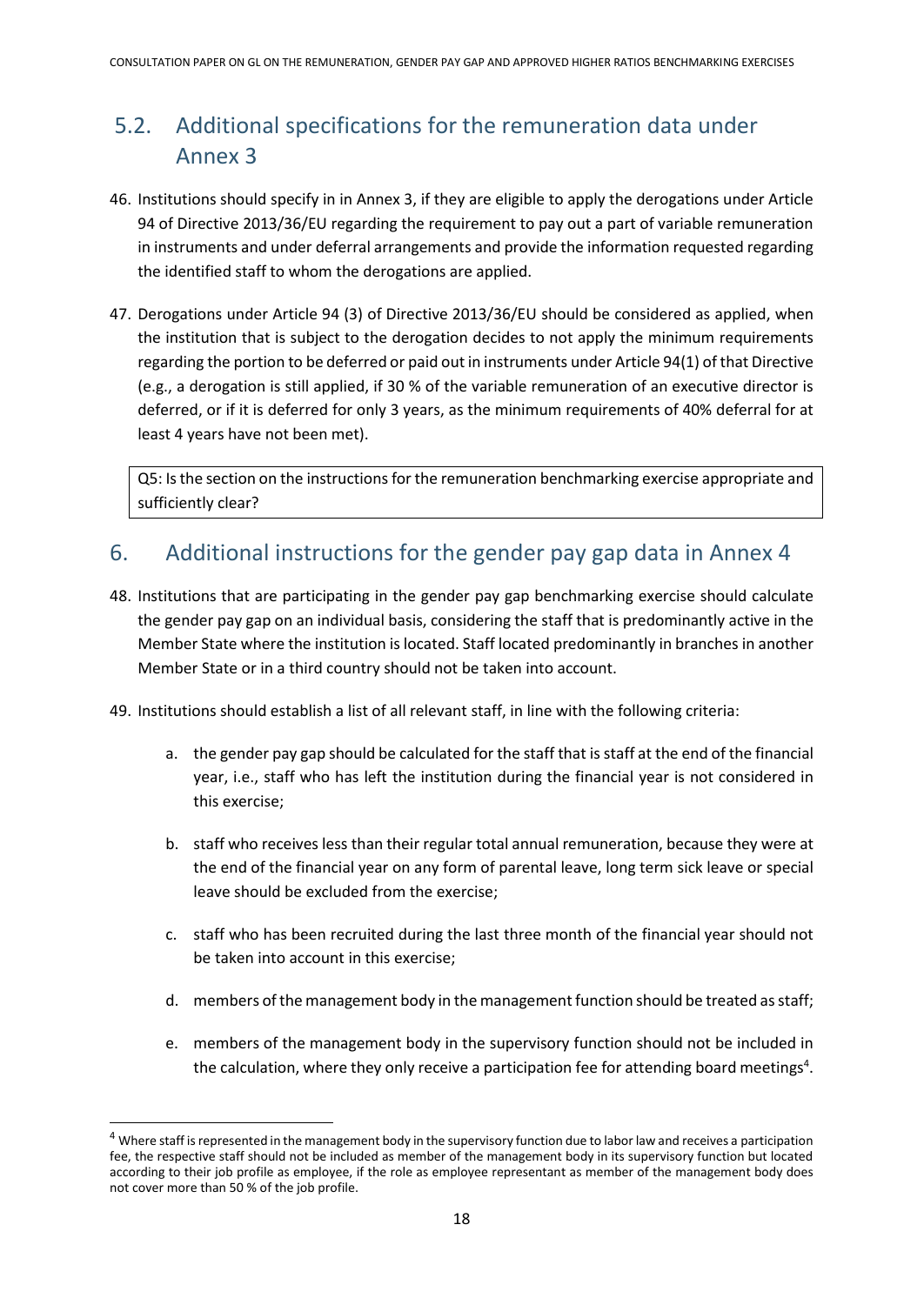- 50. The gender pay gap should be calculated as the difference between the remuneration of men and women expressed as a percentage of the remuneration of men. Institutions should use for the calculation the annual gross remuneration of staff on a full-time equivalent basis. In line with the EBA Guidelines on sound remuneration policies under Directive 2013/36/EU, institutions should consider the total remuneration awarded and also on a best effort basis the working time arrangements, annual leave periods and other financial and non-financial benefits when calculating the gender pay-gap, taking into account the provisions of the following paragraph.
- 51. For each relevant member of staff, the institutions should establish their total gross annual remuneration as the sum of fixed and variable remuneration considering the following:
	- a. Non-monetary benefits (e.g., company car, interest rate free loans, free company kindergarten etc.) should be taken into account with their monetary equivalent, i.e. the taxable amount.
	- b. Regular payments into the pension system and health insurance for all staff should not be considered. Discretionary pension benefits should be considered.
	- c. The full variable remuneration awarded for all performance periods that ended during the financial year on which the calculation is based should be used, even if they concern performance periods longer than one year, this should include variable remuneration based on non-revolving multiannual performance periods as specified in paragraph 44.
	- d. Guaranteed variable remuneration (sign-on bonus) and severance payments (e.g., where the contract of staff has not yet ended at the end of the financial year) should not be taken into account in the calculation.
	- e. For staff that has been working part-time or has not been employed for the full financial year or has been on other forms of leave during parts of the year (e.g., unpaid or parental leave), the FTE amount for the variable and fixed remuneration should be established on a best effort basis by extrapolating the amounts effectively awarded to the total annual gross remuneration on FTE basis.
- 52. Institutions should calculate the gender pay gap for all staff (including the identified staff, identified on an individual basis) and separately for their identified staff.
- 53. Institutions that have 250 or more staff or 250 or more identified staff respectively should calculate the gender pay gap for each quartile of the total remuneration and in total. Institutions with less than 250 staff or less than 250 identified staff respectively should only submit the gender pay gap based on the total figures for all staff and identified staff respectively.
- 54. Institutions should calculate the pay gap in terms of the representation of each gender in percent of male and female staff based on the number of all staff and all identified staff respectively. Where applicable under paragraph 53, per quartile, whereby the percentages of the male and female representation together should result in 100.00% for each quartile calculated and for the total figures for all staff and also for identified staff.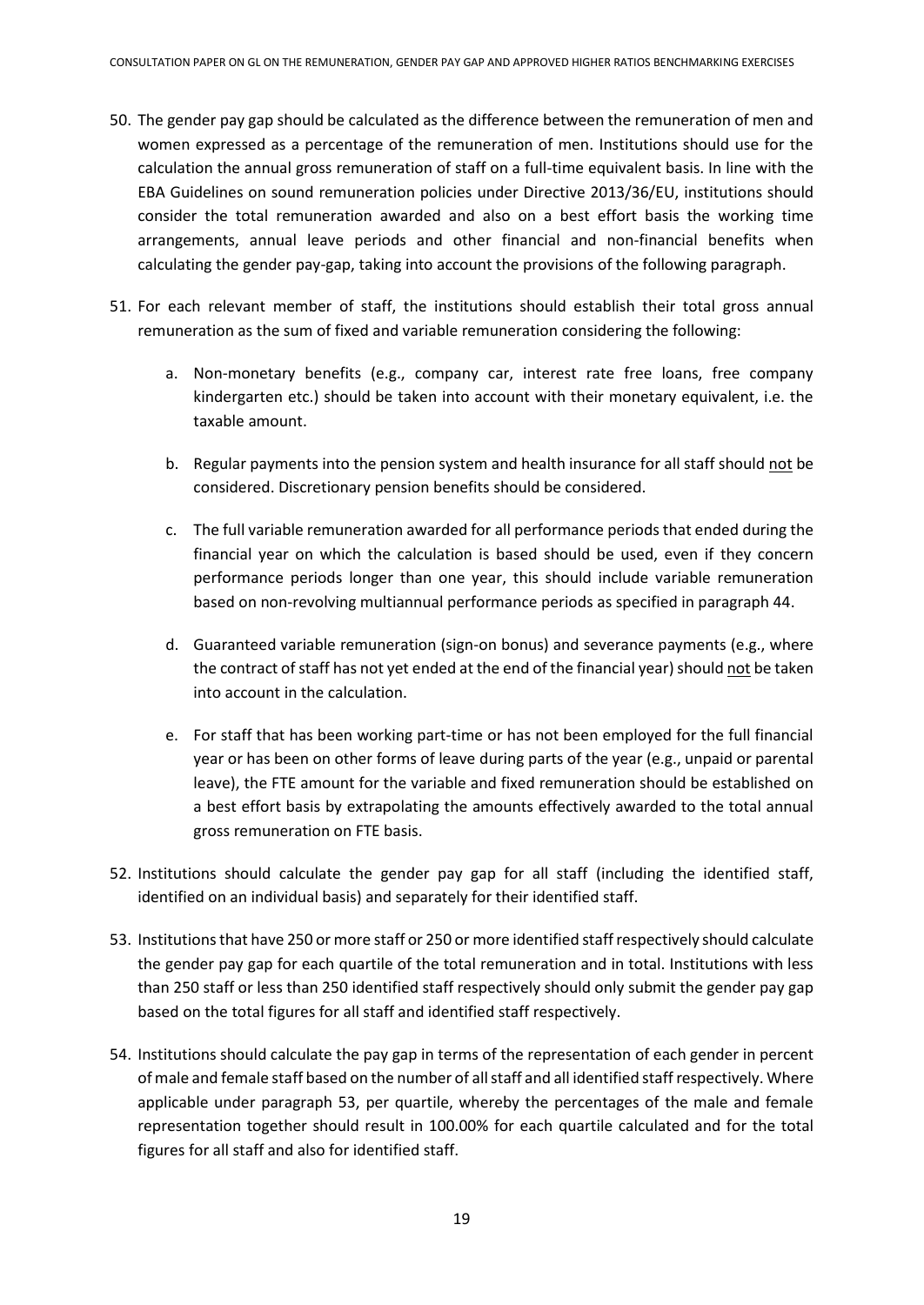- 55. The gender pay gap based on the gross remuneration should be expressed as the difference between the remuneration level of male and female staff as the:
	- a. difference between the mean remuneration of men and the mean remuneration of women, expressed as a percentage of the mean remuneration of men; and
	- b. difference between the median remuneration of men and the median remuneration of women, expressed as a percentage of the median remuneration of men.
- 56. For the calculation, institutions should apply the following instructions:
	- a. The remuneration of staff members (independent of their gender) should be sorted by the amount beginning with the lowest amount. Each amount of remuneration of a staff member should be allocated to the male or female gender and it should be recorded whether or not the staff member is identified staff.
	- b. Staff members of a gender different from the male or female gender should be allocated to the gender they identify with or if this is unknown or if it is different from the male or female gender, those staff members should be allocated to the male or female gender that in total has the lower number of staff members.
	- c. The established list of staff should, where applicable under paragraph 53, be separated into quartiles that should form the basis of the calculation.
	- d. The median and mean of the remuneration for all male and female staff and separately for male and female identified staff should be calculated – in total and, where applicable under paragraph 53, for each quartile.
- 57. All figures should be submitted as percentages with two decimal places (e.g., '17.23%' or '- 17.23%' in the case of a negative value). Where the gender pay gap for one category cannot be calculated, as there are only female staff members, the data point in Annex 4 should receive the value 'N/A', where there are only male staff members the result should show '100.00%'.

Q6: Is the section on the instructions for the gender pay gap benchmarking exercise appropriate and sufficiently clear?

#### 7. Data quality

- 58. Institutions and competent authorities should check the completeness and plausibility of the benchmarking data before they submit this data to the competent authority or EBA. Data quality checks should include the validation rules set out in Annex 7 and the ones specified in the technical instructions.
- 59. Where there are strong fluctuations of benchmarking data over time, the institution and the competent authorities should be able to provide explanations.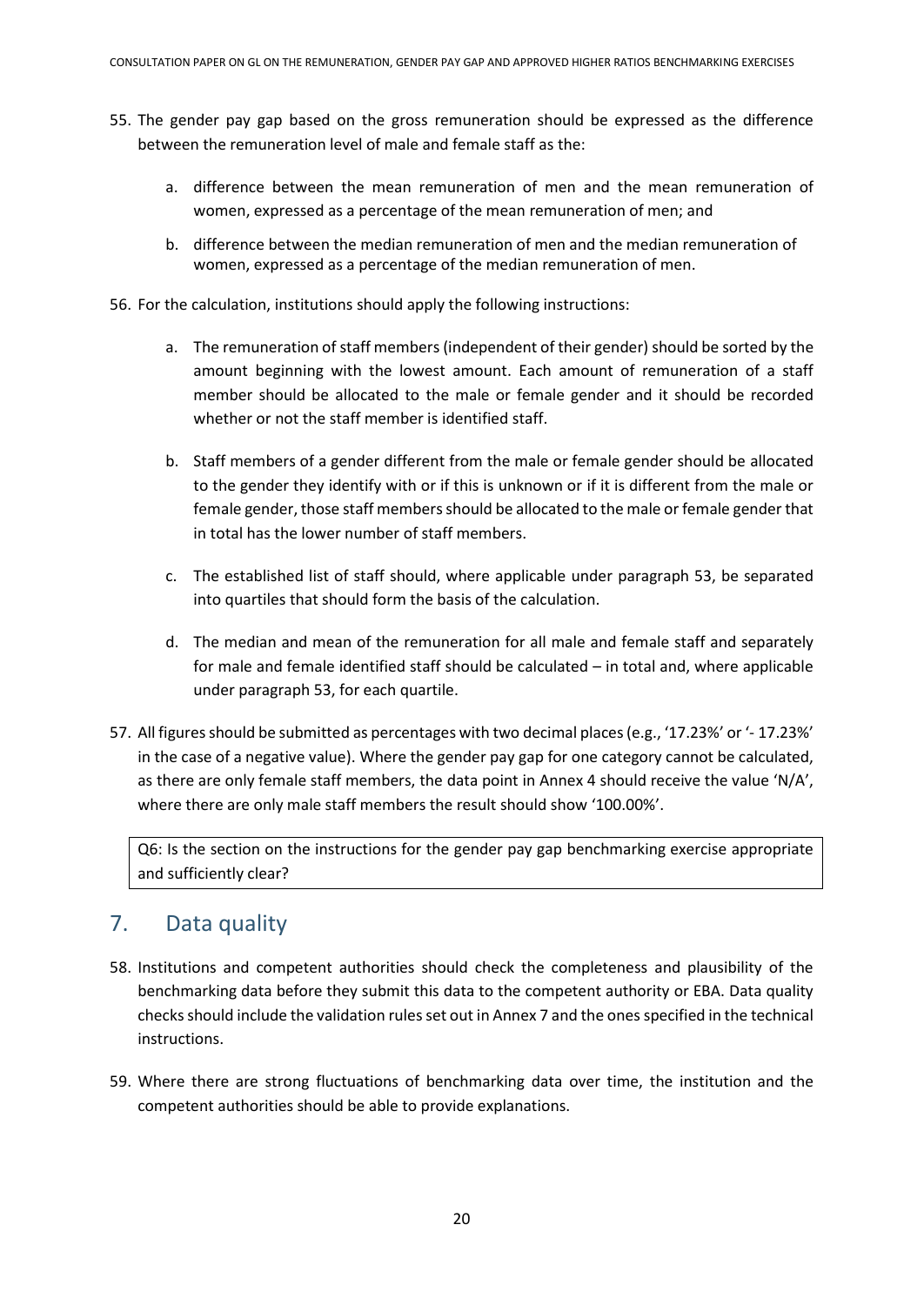- 60. When checking the plausibility of benchmarking data, competent authorities should take into account the size and number of employees of the institution and typical remuneration levels. Identified implausible data should be followed up and corrected before submission.
- 61. Where benchmarking data appears to be implausible, but is in fact correct, competent authorities should inform the EBA of the underlying reasons.
- 62. Regarding submitted benchmarking data that show potential data quality issues or are considered to be implausible, EBA may ask competent authorities to review the data or to provide the information necessary for the correct interpretation of data.
- 63. Competent authorities should provide as necessary corrected data or explanations to any implausible data as soon as possible. Competent authorities should closely cooperate with the EBA to ensure that the dataset for the analysis is stable and of good quality by at the very latest 30 September of the year where data has been reported..
- 64. When submitting benchmarking data to the EBA, competent authorities should ensure that they also comply with EBA/DC/335 of 5 June 2020 on EUCLID ("EUCLID Decision")<sup>5</sup> as amended and that they provide institutions with any technical specification necessary for the continuous compliance with the EUCLID Decision.

Q7: Is the section on the instructions for the data quality and in Annex 7 appropriate and sufficiently clear?

Q8: Are the Annexes on the data collection appropriate and sufficiently clear?

<sup>5</sup> [https://www.eba.europa.eu/sites/default/documents/files/document\\_library/Risk%20Analysis%20and%20Data/Reporting](https://www.eba.europa.eu/sites/default/documents/files/document_library/Risk%20Analysis%20and%20Data/Reporting%20by%20Authorities/885459/Decision%20on%20the%20European%20Centralised%20Infrastructure%20of%20Data%20%28EUCLID%29.pdf) [%20by%20Authorities/885459/Decision%20on%20the%20European%20Centralised%20Infrastructure%20of%20Data%20%](https://www.eba.europa.eu/sites/default/documents/files/document_library/Risk%20Analysis%20and%20Data/Reporting%20by%20Authorities/885459/Decision%20on%20the%20European%20Centralised%20Infrastructure%20of%20Data%20%28EUCLID%29.pdf) [28EUCLID%29.pdf](https://www.eba.europa.eu/sites/default/documents/files/document_library/Risk%20Analysis%20and%20Data/Reporting%20by%20Authorities/885459/Decision%20on%20the%20European%20Centralised%20Infrastructure%20of%20Data%20%28EUCLID%29.pdf)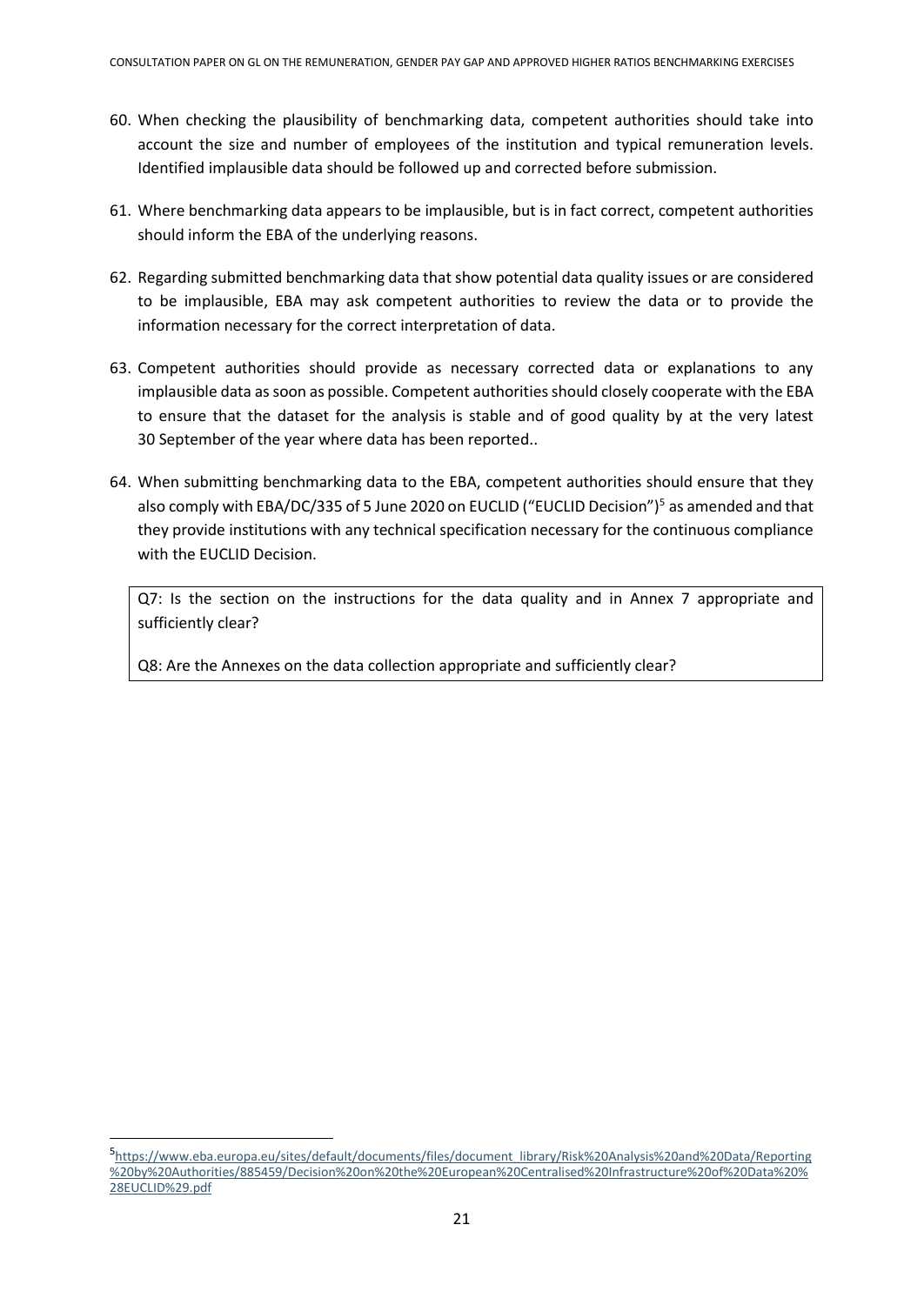#### Annex 1: General information and information on remuneration of all staff

|                                                                                              | Name of the institution/group<br>name       |                                           |                       |        |                                    |                               |                                                  |                                                                           |                                  |
|----------------------------------------------------------------------------------------------|---------------------------------------------|-------------------------------------------|-----------------------|--------|------------------------------------|-------------------------------|--------------------------------------------------|---------------------------------------------------------------------------|----------------------------------|
| The institution benefits from the derogation under Article 94 (3)(a) of Directive 2013/36/EU |                                             |                                           |                       |        | yes/no                             |                               |                                                  |                                                                           |                                  |
| on an institutional level?                                                                   |                                             |                                           |                       |        |                                    |                               |                                                  |                                                                           |                                  |
| Financial year for which the remuneration is awarded (year N)                                |                                             |                                           |                       |        |                                    | vear                          |                                                  |                                                                           |                                  |
|                                                                                              | MВ<br><b>Supervisory</b><br><b>function</b> | lмв<br>Management<br><b>function</b>      | Investment<br>banking | Retail | <b>Asset</b><br>banking management | <b>Corporate</b><br>functions | Independent All staff in<br>control<br>functions | subsidiaries<br>subject to a<br>specific<br>remuneration<br>framework $1$ | <b>All other</b><br><b>staff</b> |
| <b>Number of members</b><br>(Headcount)                                                      |                                             |                                           |                       |        |                                    |                               |                                                  |                                                                           |                                  |
| Total number of staff, FTE <sup>2</sup>                                                      |                                             |                                           |                       |        |                                    |                               |                                                  |                                                                           |                                  |
| Total net profit in year N<br>(in EUR) $3$                                                   |                                             | Full amount in Euro (e.g. 123 456 789.00) |                       |        |                                    |                               |                                                  |                                                                           |                                  |
| <b>Total dividends (or similar</b><br>distributions) paid for year<br>N (in EUR)             | Full amount in Euro                         |                                           |                       |        |                                    |                               |                                                  |                                                                           |                                  |
| <b>Total remuneration (EUR)</b>                                                              |                                             |                                           |                       |        |                                    |                               |                                                  |                                                                           |                                  |
| Of which: variable<br>remuneration (in EUR)                                                  |                                             |                                           |                       |        |                                    |                               |                                                  |                                                                           |                                  |
| Of which: fixed<br>remuneration (EUR)                                                        |                                             |                                           |                       |        |                                    |                               |                                                  |                                                                           |                                  |

 $^1$  Staff within investment firms, Undertakings for Collective Investments in Transferable Securities or Alternative Investment Funds Managers companies that are subject to a specific remuneration framework under Union acts.

 $^{2}$ The numbers of staff should be expressed in full time equivalents (FTEs) and be based on year-end numbers.

<sup>&</sup>lt;sup>3</sup>Net profits should be based on the accounting system used for regulatory reporting. For groups, it is the profit (or loss) based on the consolidated accounts.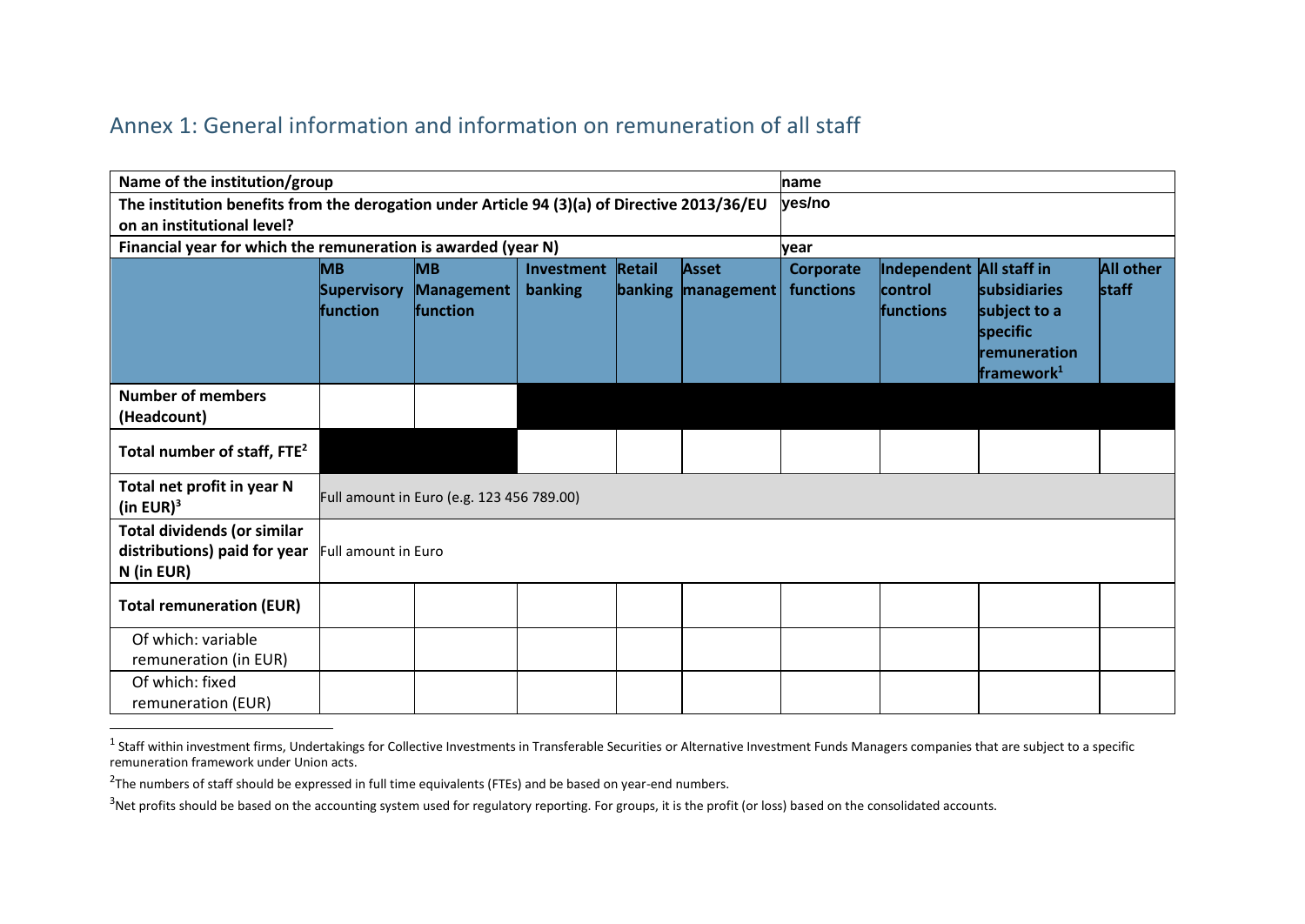

## Annex 2: Additional information on remuneration of identified staff

| Name of the institution/group:                                                                                                                                                                          |                                | <b>Iname</b> |                                                                               |            |                                         |
|---------------------------------------------------------------------------------------------------------------------------------------------------------------------------------------------------------|--------------------------------|--------------|-------------------------------------------------------------------------------|------------|-----------------------------------------|
| Financial year for which the remuneration is awarded (year N):                                                                                                                                          |                                | vear         |                                                                               |            |                                         |
|                                                                                                                                                                                                         | supervisory<br><b>function</b> |              | Management body Management body Other senior<br>management<br><b>function</b> | management | <b>Other identified</b><br><b>staff</b> |
| Number of beneficiaries of contributions to discretionary pension<br>benefits in year N                                                                                                                 |                                |              |                                                                               |            |                                         |
| Total amount of contributions to discretionary pension benefits<br>(in EUR) in year N (included in other forms of variable remuneration)                                                                |                                |              |                                                                               |            |                                         |
| Total amount of variable remuneration awarded for multi-year<br>periods under programmes which are not revolved annually (in EUR)                                                                       |                                |              |                                                                               |            |                                         |
| For institutions that do not benefit from the derogation under Article<br>94(3)(a) of Directive 2013/36/EU on an institution wide level                                                                 |                                |              |                                                                               |            |                                         |
| Total amount of variable remuneration of identified staff members<br>benefitting from the derogations under Article 94(3)(b) of Directive<br>2013/36/EU, based on a low level of variable remuneration. |                                |              |                                                                               |            |                                         |
| For institutions that do not benefit from the derogation under Article<br>94(3)(a) of Directive 2013/36/EUCRD on an institution wide level                                                              |                                |              |                                                                               |            |                                         |
| Total amount of fixed remuneration of identified staff members<br>benefitting from the derogations under Article 94(3)(b) of Directive<br>2013/36/EU, based on a low level of variable remuneration.    |                                |              |                                                                               |            |                                         |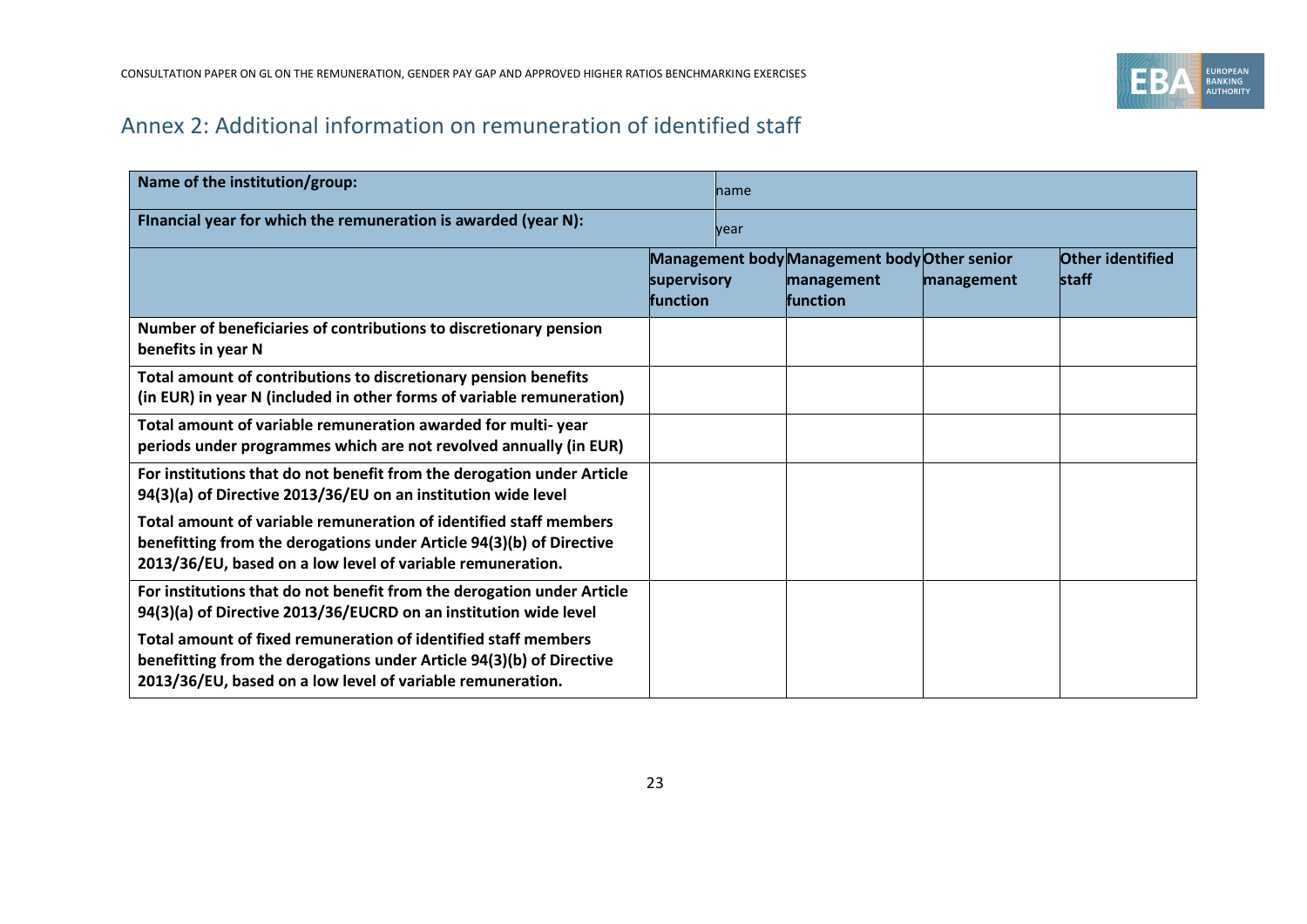

## Annex 3: Derogations to the application of requirements to pay out parts of variable remuneration deferred and in instruments under Directive 2013/36/EU (CRD)

| Name of the institution/group:                                                                                        | name                          |                               |  |
|-----------------------------------------------------------------------------------------------------------------------|-------------------------------|-------------------------------|--|
| Financial year for which the remuneration is awarded (year N):                                                        | vear                          |                               |  |
| Information on the availability of waivers                                                                            | Derogations on a firm wide    | Derogations for identified    |  |
|                                                                                                                       | basis under Art. 94(3)(a) CRD | staff under Art. 94(3)(b) CRD |  |
| Does the institution apply the derogations regarding the requirement to pay out a part of the variable                | Yes/no                        |                               |  |
| remuneration deferred and in instruments under Article 94(3)(a) CRD to all its identified staff. If this question has |                               |                               |  |
| been answered with "yes" the below information does not need to be provided.                                          |                               |                               |  |
| Does the institution apply the derogation to the requirement under Article 94 (1)(I) CRD (pay out in instruments)     | Yes/no                        | Yes/no                        |  |
| Where the institution applies the derogation under 94 (1)(I) CRD, but with a lower threshold as implemented           |                               | Threshold                     |  |
| under national law, please indicate the threshold applied in EUR                                                      |                               |                               |  |
| Number of identified staff benefitting from the derogation under Article 94 (1)(I) CRD                                | Headcount                     | Headcount                     |  |
| Percentage of identified staff benefitting from the derogation under Article 94 (1)(I) CRD                            | Percentage                    | Percentage                    |  |
| Total remuneration of identified staff benefitting from the derogation under Article 94 (1)(I) CRD                    | <b>EUR</b>                    | <b>EUR</b>                    |  |
| Of which: variable remuneration                                                                                       | <b>EUR</b>                    | <b>EUR</b>                    |  |
| Of which: fixed remuneration                                                                                          | <b>EUR</b>                    | <b>EUR</b>                    |  |
| Does the institution apply the derogation to the requirement under Article 94 $(1)(m)$ CRD (pay out under             | Yes/no                        | Yes/no                        |  |
| deferral arrangements)                                                                                                |                               |                               |  |
| Where the institution applies the derogation under Article $94(1)(m)$ CRD, but with a lower threshold as              |                               | Threshold                     |  |
| implemented under national law, please indicate the threshold applied in EUR                                          |                               |                               |  |
| Number of identified staff benefitting from the derogation under Article 94 (1)(m) CRD                                | Headcount                     | Headcount                     |  |
| Percentage of identified staff benefitting from the derogation under Article 94 (1)(m) CRD                            | Percentage                    | Percentage                    |  |
| Total remuneration of identified staff benefitting from the derogation under Article 94 (1)(m) CRD                    | <b>EUR</b>                    | <b>EUR</b>                    |  |
| Of which: variable remuneration                                                                                       | <b>EUR</b>                    | <b>EUR</b>                    |  |
| Of which: fixed remuneration                                                                                          | <b>EUR</b>                    | <b>EUR</b>                    |  |
| Does the institution apply the derogation to the requirement under Article 94 (1) second paragraph of point (o)       | Yes/no                        | Yes/no                        |  |
| (derogations with regard to the pay out in instruments of discretionary pension benefits)                             |                               |                               |  |
| Number of identified staff benefitting from the derogation under Article 94 (1) second paragraph of point (o)         | Headcount                     | Headcount                     |  |
| Total remuneration of identified staff benefitting from the derogation under Article 94 (1) second paragraph of       | <b>EUR</b>                    | <b>EUR</b>                    |  |
| point (o)                                                                                                             |                               |                               |  |
| Of which: variable remuneration                                                                                       | <b>EUR</b>                    | <b>EUR</b>                    |  |
| Of which: fixed remuneration                                                                                          | <b>EUR</b>                    | <b>EUR</b>                    |  |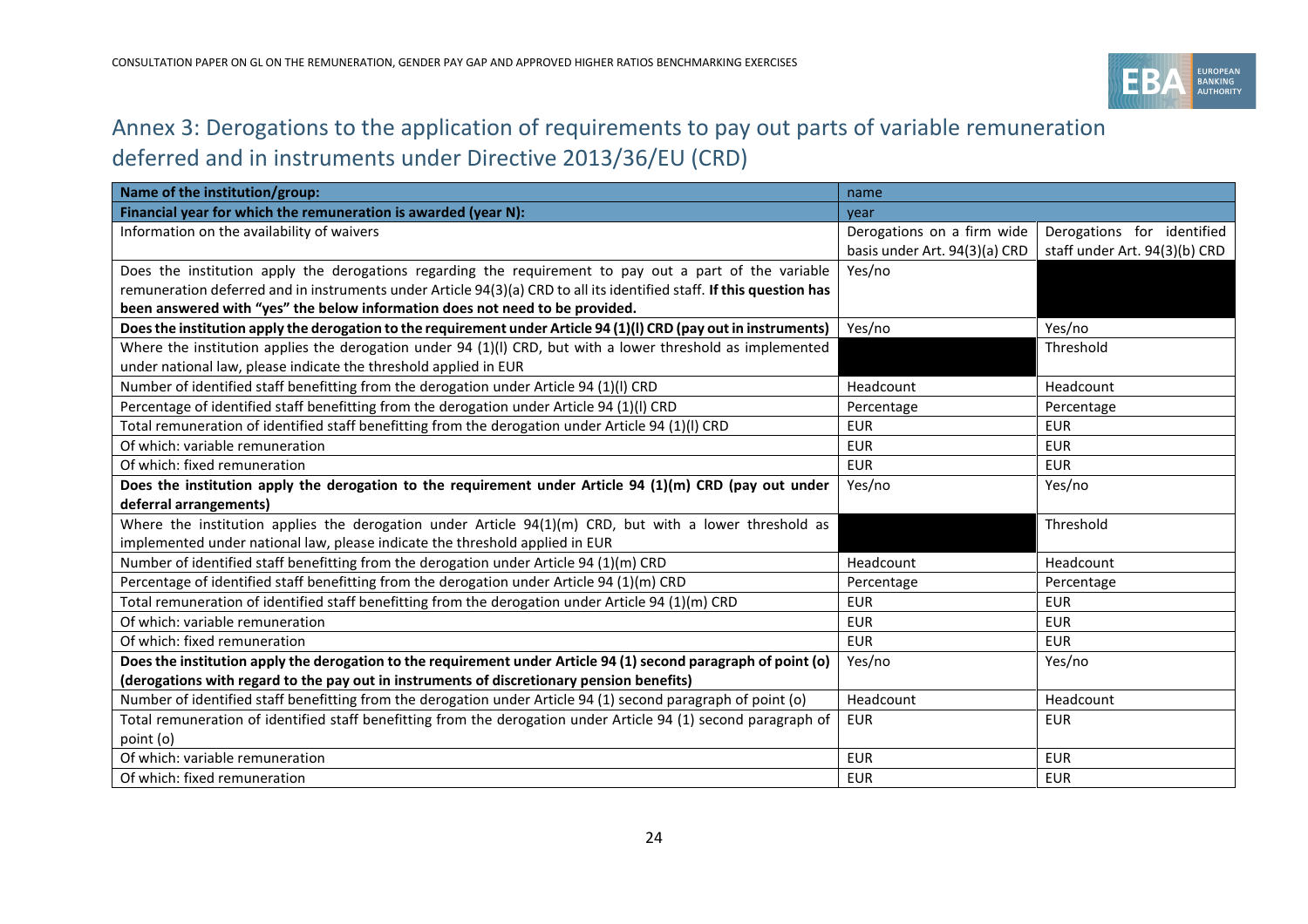

## Annex 4: Information on the gender pay gap

| Institution (individual level) | Name                       |
|--------------------------------|----------------------------|
| Legal entity identifier        | Number                     |
| Member State                   | ISO code (e.g. AT, BE, CY) |
| Year                           | <b>YYYY</b>                |
| Total number of staff          | Headcount                  |
| Total number identified staff  | Headcount                  |

## Representation of staff of different gender per quartile of remuneration level

| <b>Representation of male and</b><br>female staff in each<br>quartile of remuneration<br>level | All male staff in percent of<br>all staff | All female staff in percent<br>of all staff | All male identified staff in<br>percent based on all<br>identified staff | All female identified staff in<br>percent based on all<br>identified staff |
|------------------------------------------------------------------------------------------------|-------------------------------------------|---------------------------------------------|--------------------------------------------------------------------------|----------------------------------------------------------------------------|
| Quartile 1 (low)                                                                               | Percentage (e.g. 42.43%)                  | Percentage                                  | Percentage                                                               | Percentage                                                                 |
| Quartile 2 (low to medium)                                                                     | Percentage                                | Percentage                                  | Percentage                                                               | Percentage                                                                 |
| Quartile 3 (medium to high)                                                                    | Percentage                                | Percentage                                  | Percentage                                                               | Percentage                                                                 |
| Quartile 4 (high)                                                                              | Percentage                                | Percentage                                  | Percentage                                                               | Percentage                                                                 |
| Total staff/identified staff                                                                   | Percentage                                | Percentage                                  | Percentage                                                               | Percentage                                                                 |

## Gender pay pap based on the total gross remuneration

| <b>Total gross annual</b><br>remuneration level | Gender pay gap of all staff,<br>based on median | Gender pay gap of all staff,<br>based on mean | Gender pay gap of<br>identified staff, based on<br>median | Gender pay gap of<br>identified staff based on<br>mean |
|-------------------------------------------------|-------------------------------------------------|-----------------------------------------------|-----------------------------------------------------------|--------------------------------------------------------|
| Quartile 1 (low)                                | Percentage (e.g. 42.43%)                        | Percentage                                    | Percentage                                                | Percentage                                             |
| Quartile 2 (low to medium)                      | Percentage                                      | Percentage                                    | Percentage                                                | Percentage                                             |
| Quartile 3 (medium to high)                     | Percentage                                      | Percentage                                    | Percentage                                                | Percentage                                             |
| Quartile 4 (high)                               | Percentage                                      | Percentage                                    | Percentage                                                | Percentage                                             |
| Total staff/identified staff                    | Percentage                                      | Percentage                                    | Percentage                                                | Percentage                                             |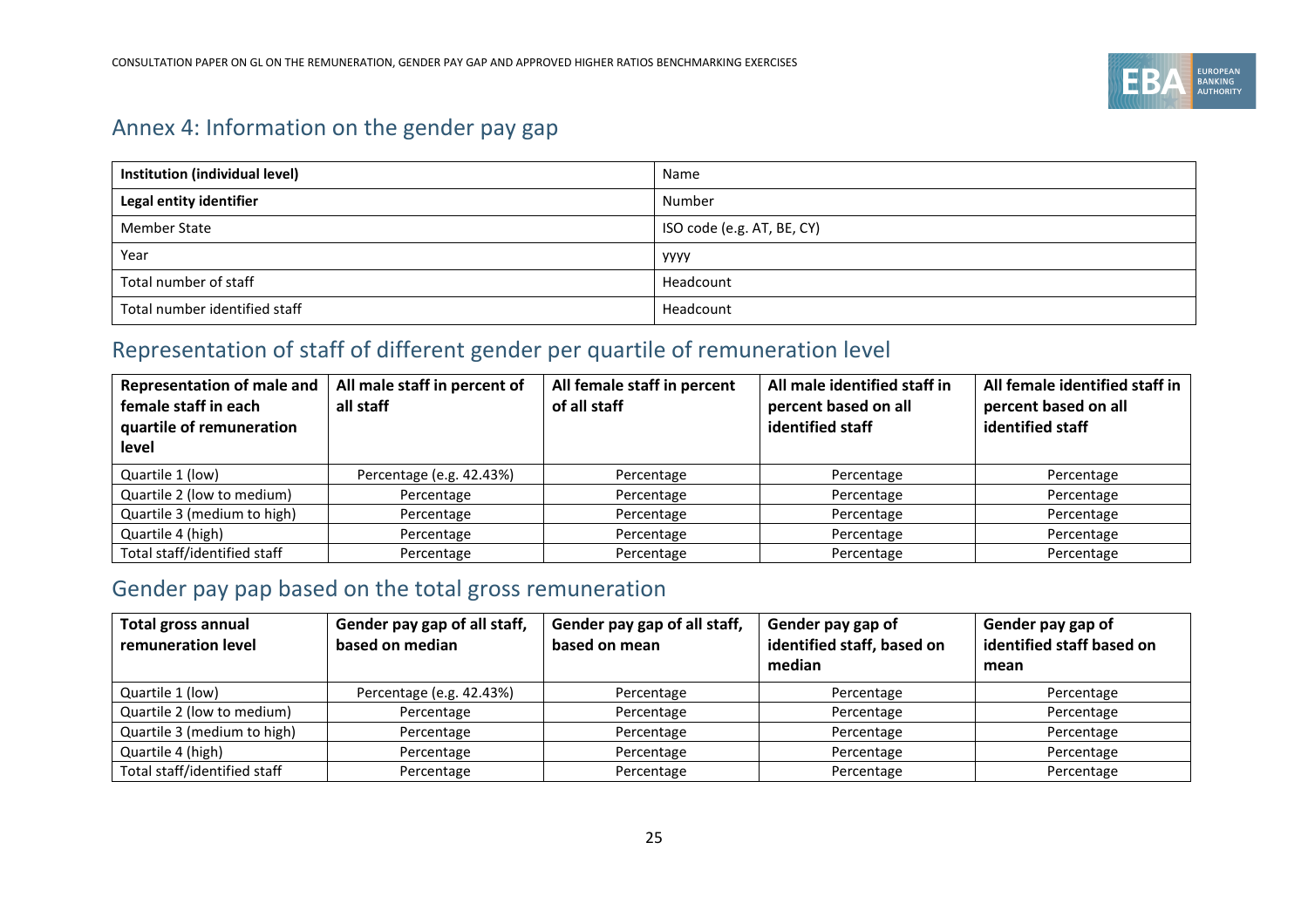

## Annex 5: Approved higher ratios between variable and fixed remuneration - institutions<sup>11</sup>

 $\mathbf{I}$ 

| <b>Institution name</b>                                                                                                                                                                  | <b>Name</b>   |
|------------------------------------------------------------------------------------------------------------------------------------------------------------------------------------------|---------------|
| <b>Legal Entity Identifier</b>                                                                                                                                                           | LEI           |
| Year                                                                                                                                                                                     | <b>YYYY</b>   |
| Total number of staff (end of the financial year)                                                                                                                                        | Headcount     |
| Total number of identified staff (outcome of the yearly identification process)                                                                                                          | Headcount     |
| Balance sheet total (end of the financial year)                                                                                                                                          | Amount in EUR |
| Approved higher ratio (i.e. ratio of variable to fixed remuneration which is above 100%)                                                                                                 | Percentage    |
| Date of latest approval of higher ratio by the shareholders' meeting                                                                                                                     | dd/mm/yyyy    |
| Total number of identified staff potentially benefitting from an approved ratio above 100%                                                                                               | Headcount     |
| Total number of identified staff that has been in fact awarded a remuneration that leads to a ratio of<br>variable to fixed remuneration above 100% for the financial year <sup>12</sup> | Headcount     |

 $11$  Data should be reported by institutions on an individual basis.

<sup>&</sup>lt;sup>12</sup> Guaranteed variable remuneration and severance payments, where not included in the calculation of the ratio pursuant to the Guidelines on sound remuneration policies, should not be taken into account.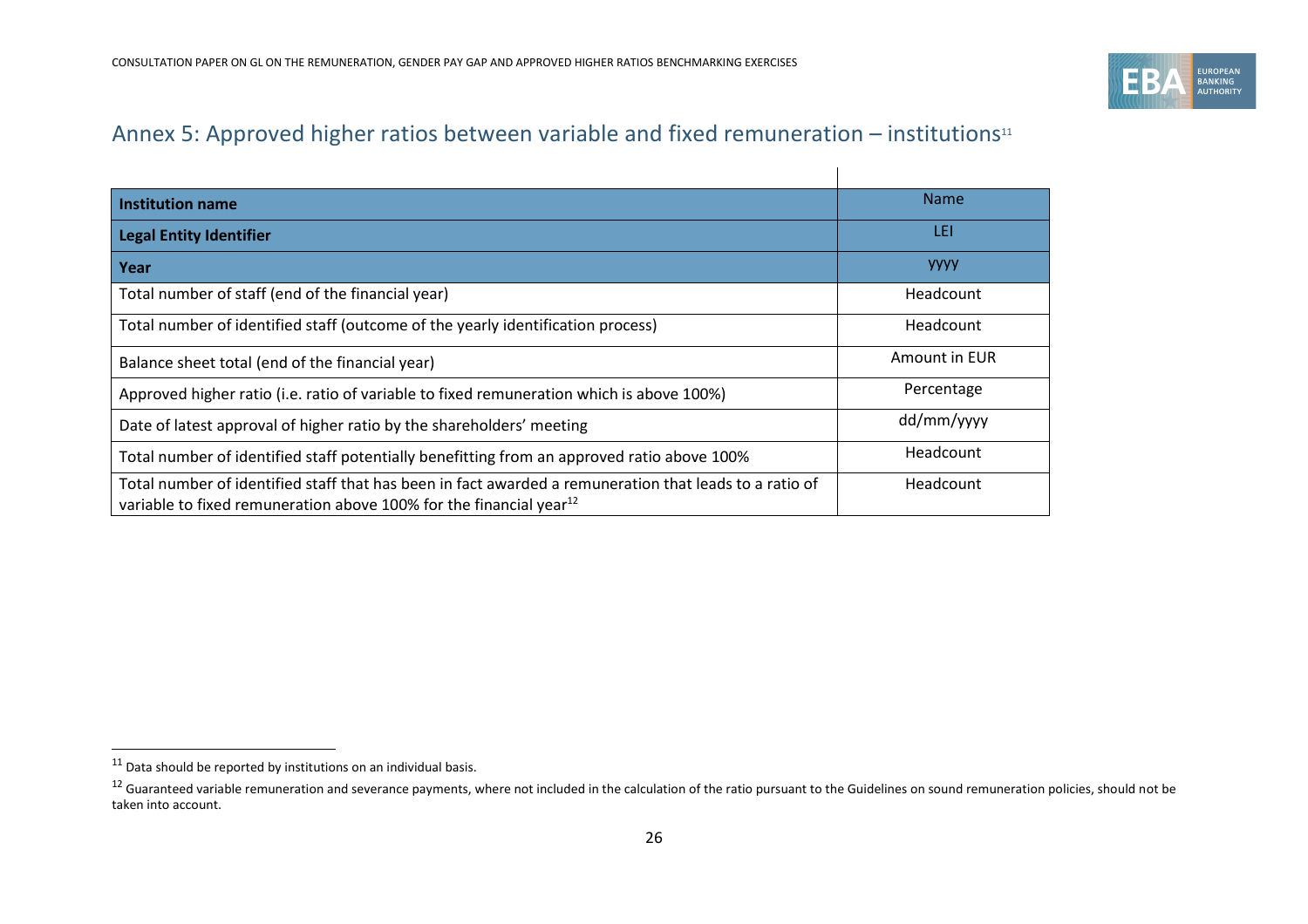

## Annex 6: Approved higher ratios between variable and fixed remuneration – aggregation by competent authorities

| <b>Member State</b>                                                                                                                                                                   | <b>ISO</b> code |
|---------------------------------------------------------------------------------------------------------------------------------------------------------------------------------------|-----------------|
| <b>Year of the collected data</b>                                                                                                                                                     | <b>yyyy</b>     |
| Total number of institutions that have their legal seat within the Member State (additional information to be provided<br>below) - e.g. derived from banking statistics               | <b>Number</b>   |
| Aggregated total number of staff of all institutions within the Member State                                                                                                          | <b>Number</b>   |
| Aggregated total number of identified staff of institutions within the Member State(where available, otherwise N/A)                                                                   | <b>Number</b>   |
| Aggregated balance sheet total of institutions within the Member State                                                                                                                | Number          |
| Number of institutions where shareholders have approved a higher ratio that have their legal seat within the Member<br>State (additional information to be provided below)            | <b>Number</b>   |
| Thereof: number of institutions with their legal seat within the Member State that have approved 200% as the<br>maximum ratio                                                         | <b>Number</b>   |
| Aggregated total number of staff of these institutions                                                                                                                                | <b>Number</b>   |
| Aggregated total number of identified staff of these institutions                                                                                                                     | <b>Number</b>   |
| Aggregated balance sheet total of these institutions                                                                                                                                  | <b>Number</b>   |
| Aggregated total number of identified staff potentially benefitting from an approved ratio above 100%                                                                                 | Number          |
| Aggregated total number of identified staff that has been in fact awarded a remuneration that leads to a ratio of variable<br>to fixed remuneration above 100% for the financial year | <b>Number</b>   |
| Changes to the previous data submission                                                                                                                                               |                 |
| Number of institutions that have introduced a higher ratio after the last submission of data to the EBA (re-approvals<br>should not be reported)                                      | <b>Number</b>   |
| Number of institutions that have discontinued the practice of higher ratio after the last submission of data to the EBA                                                               | Number          |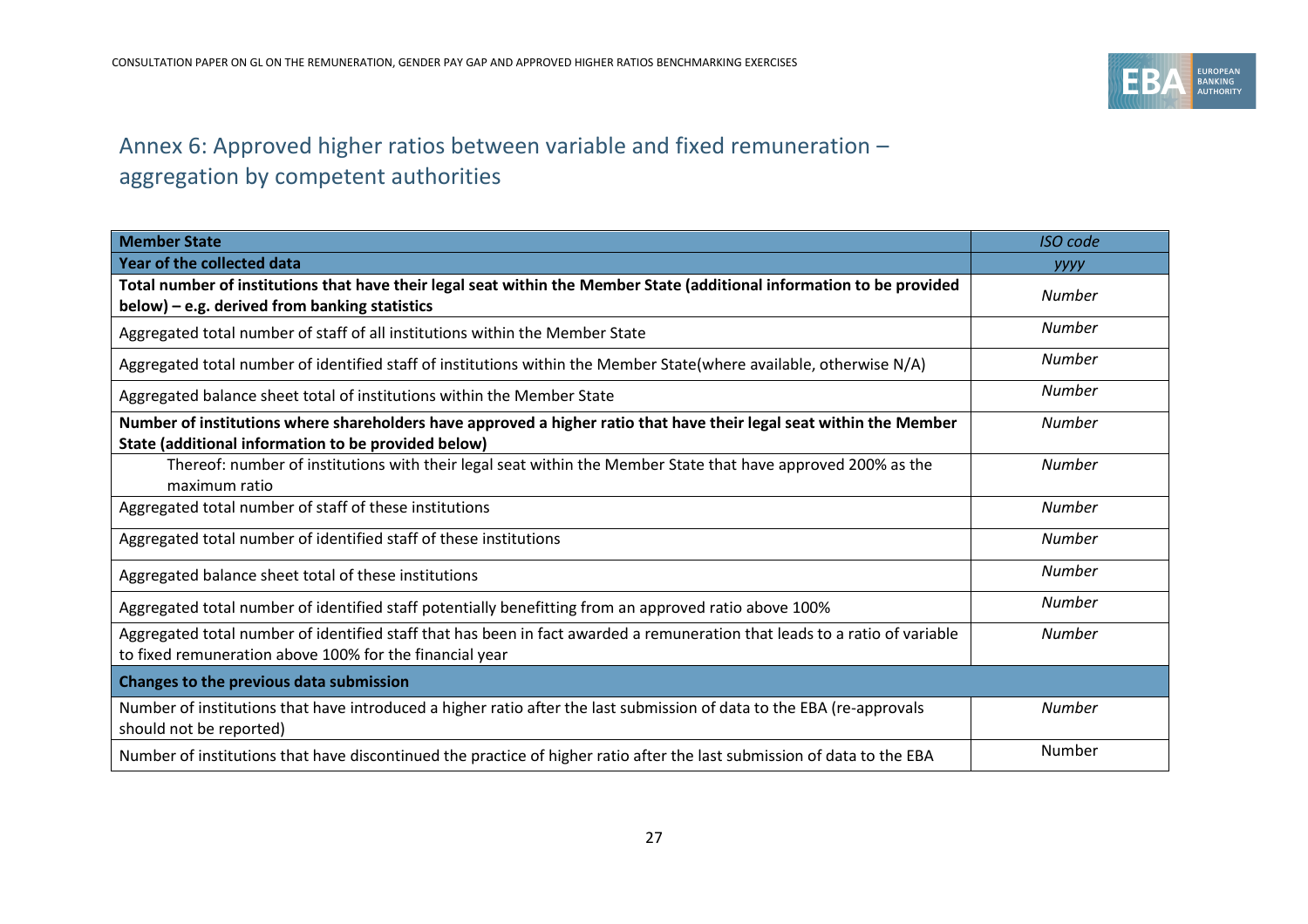### Annex 7 – Data quality checks

Institutions and competent authorities should apply the following data quality checks with regard to the tables on remuneration included in the Commission Implementing Regulation (EU) 2021/637<sup>13</sup> .

#### **Table REM1:**

| Row         | Data quality check                                                                                                                                                                                                                                                                                                                                                                                                                                                                                                                                                                                                                                                                                                                                                                                                                                                                                       |
|-------------|----------------------------------------------------------------------------------------------------------------------------------------------------------------------------------------------------------------------------------------------------------------------------------------------------------------------------------------------------------------------------------------------------------------------------------------------------------------------------------------------------------------------------------------------------------------------------------------------------------------------------------------------------------------------------------------------------------------------------------------------------------------------------------------------------------------------------------------------------------------------------------------------------------|
| $1$ and $9$ | The number of staff reported under the columns management body, should be<br>integer numbers.                                                                                                                                                                                                                                                                                                                                                                                                                                                                                                                                                                                                                                                                                                                                                                                                            |
| 2           | The total fixed remuneration should be the sum of the rows 3, EU 4a, 5, EU5x, 7;<br>where identified staff is reported the amount should be > zero                                                                                                                                                                                                                                                                                                                                                                                                                                                                                                                                                                                                                                                                                                                                                       |
| 9           | The number of staff reported should not be higher than the number of staff<br>reported in row 1                                                                                                                                                                                                                                                                                                                                                                                                                                                                                                                                                                                                                                                                                                                                                                                                          |
| 10          | The total variable remuneration should be the sum of the rows 11, EU-13a, EU-<br>13b, EU-14x, 15                                                                                                                                                                                                                                                                                                                                                                                                                                                                                                                                                                                                                                                                                                                                                                                                         |
| 10          | The total variable remuneration should not be lower than the sum of severance<br>payments and guaranteed variable remuneration in table REM2 row 2 and 7                                                                                                                                                                                                                                                                                                                                                                                                                                                                                                                                                                                                                                                                                                                                                 |
|             | The sum of deferred remuneration in rows 12, EU-14a, EU-14b, EU-14y, 16 should<br>not be higher than the value in row 10                                                                                                                                                                                                                                                                                                                                                                                                                                                                                                                                                                                                                                                                                                                                                                                 |
|             | Ratio of deferred remuneration: The sum of deferred remuneration in rows 12,<br>EU-14a, EU-14b, EU-14y, 16 should be higher than or equal to 0.4 times the value<br>in row 10 after the deduction of guaranteed variable remuneration (table REM2<br>row 3) as well as severance payments (table REM2 row 10) and the amounts of<br>variable remuneration awarded to staff where the derogation under Article<br>94(3)(b) applies (see Annex 2).<br>Institutions should consider that this simplified validation rule if for<br>benchmarking purposes only and is not a validation of the compliance with<br>the remuneration requirements regarding guaranteed variable remuneration<br>and severance payments, i.e. while the full amounts are deducted, parts of<br>the amounts are possibly subject to the requirement to pay out parts of the<br>variable remuneration under deferral arrangements. |

<sup>13</sup> The ITS is available under:<https://eur-lex.europa.eu/legal-content/EN/TXT/PDF/?uri=CELEX:32021R0637&from=EN>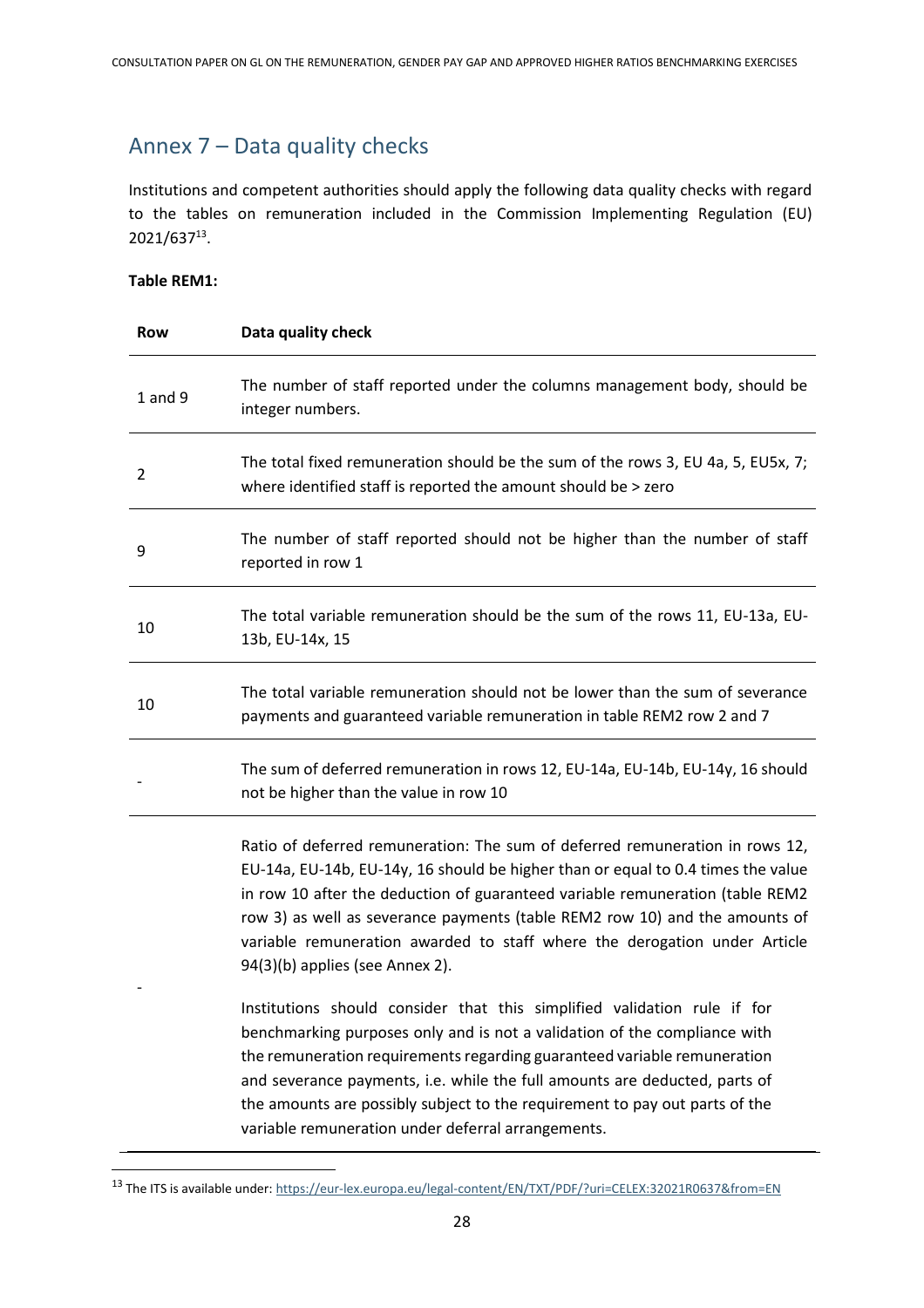This validation rule does not apply to institutions where all identified staff benefit from the derogation to the requirement to pay out parts of the variable remuneration under deferral arrangements under Article 94 (3) (a) of Directive 2013/36/EU.

| 11 and 12                   | The value in row 12 must not be higher than the value in row 11                                                                                                                                                                                                                                                                                                                                                                         |
|-----------------------------|-----------------------------------------------------------------------------------------------------------------------------------------------------------------------------------------------------------------------------------------------------------------------------------------------------------------------------------------------------------------------------------------------------------------------------------------|
| EU-13a and<br><b>EU-14a</b> | The value in row EU-14a must not be higher than the value in row EU-13a                                                                                                                                                                                                                                                                                                                                                                 |
| EU-13b and<br>EU-14b        | The value in row EU-14b must not be higher than the value in row EU-13b                                                                                                                                                                                                                                                                                                                                                                 |
| EU-14x and<br>EU-14y        | The value in row EU-14y must not be higher than the value in row EU-14x                                                                                                                                                                                                                                                                                                                                                                 |
| 15 and 16                   | The value in row 16 must not be higher than the value in row 15                                                                                                                                                                                                                                                                                                                                                                         |
|                             | The ratio between fixed (row 2) and variable remuneration (row 10) must not be<br>higher than, as applicable, 100% or 200 %, after excluding rows 3 and 10 of table<br>REM2 (bonus cap)                                                                                                                                                                                                                                                 |
|                             | Payout in instruments: The sum of rows EU 13-a, EU 13-b, EU-14x should be equal<br>to or higher than 50 % of the total variable remuneration (REM2 row 10) after<br>deducting the variable remuneration of staff where the derogation under Article<br>94(3)(b) applies (see Annex 2), guaranteed variable remuneration (table REM2 row<br>3) and severance payments (table REM2 row 10).                                               |
|                             | Institutions should consider that this simplified validation rule if for benchmarking<br>purposes only and is not a validation of the compliance with the remuneration<br>requirements regarding guaranteed variable remuneration and severance<br>payments, i.e. while the full amounts are deducted, parts of the amounts are<br>possibly subject to the requirement to pay out parts of the variable remuneration<br>in instruments. |
|                             | This validation rule does not apply to institutions where all identified staff benefit<br>from the derogation the requirement to pay out parts of the variable<br>remuneration in instruments under Article 94 (3) (a) of Directive 2013/36/EU.                                                                                                                                                                                         |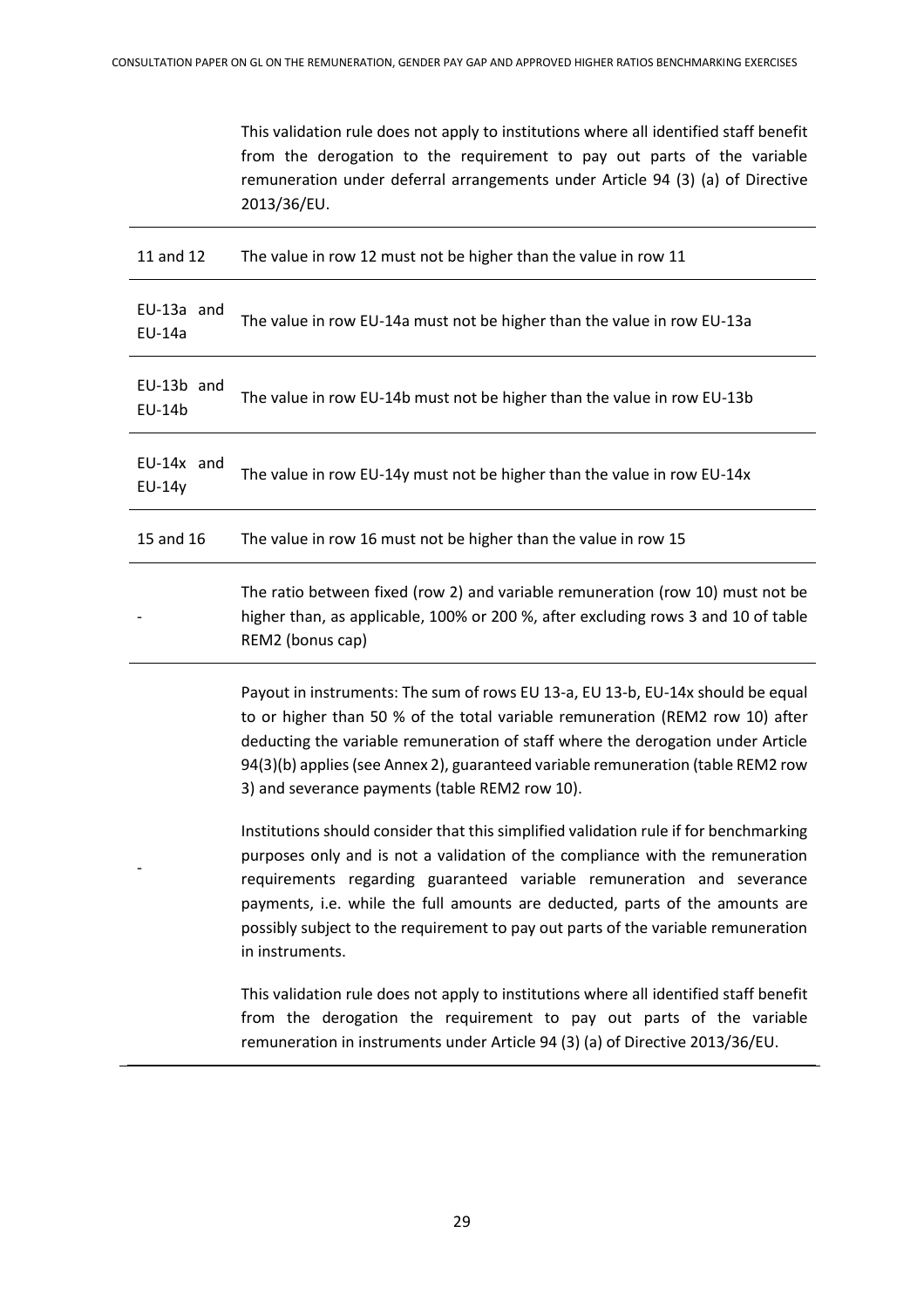#### **Table REM2**

| Row            | Data quality check                                                                             |
|----------------|------------------------------------------------------------------------------------------------|
| $1, 4$ and $6$ | Number of staff reported under the columns 'a' and 'b', should be integer<br>numbers.          |
| 1 and $2$      | If row 2 has a positive value, row 1 needs to have a positive value as well and vice<br>versa. |
| $\overline{2}$ | The value of row 3 should not be higher than the value in row 2                                |
| 6 and 7        | If row 7 has a positive value, row 6 needs to have a positive value as well and vice<br>versa. |
| 7              | The value of the sum rows 8 and 9 must be equal to the value in row 7                          |
| 10             | The value of row 10 must not be higher than the value of row 8                                 |
| 11             | The value of row 11 must not be higher than the value in row 7                                 |

#### **Table REM3**

| <b>Row</b> | Data quality check                                                                                  |
|------------|-----------------------------------------------------------------------------------------------------|
| 1          | The values must be equal to the sum of the values of rows 2, 3, 4, 5, and 6 for each column         |
| 7          | The values must be equal to the sum of the values of rows 8, 9, 10, 11 and 12 for each<br>column    |
| 13         | The values must be equal to the sum of the values of rows 14, 15, 16, 17 and 18 for each<br>column  |
| 19         | The values must be equal to the sum of the values of rows 20, 21, 22, 23, and 24 for each<br>column |
| 25         | The values must be equal to the sum of the values of rows 1, 7, 13, and 19 for each column          |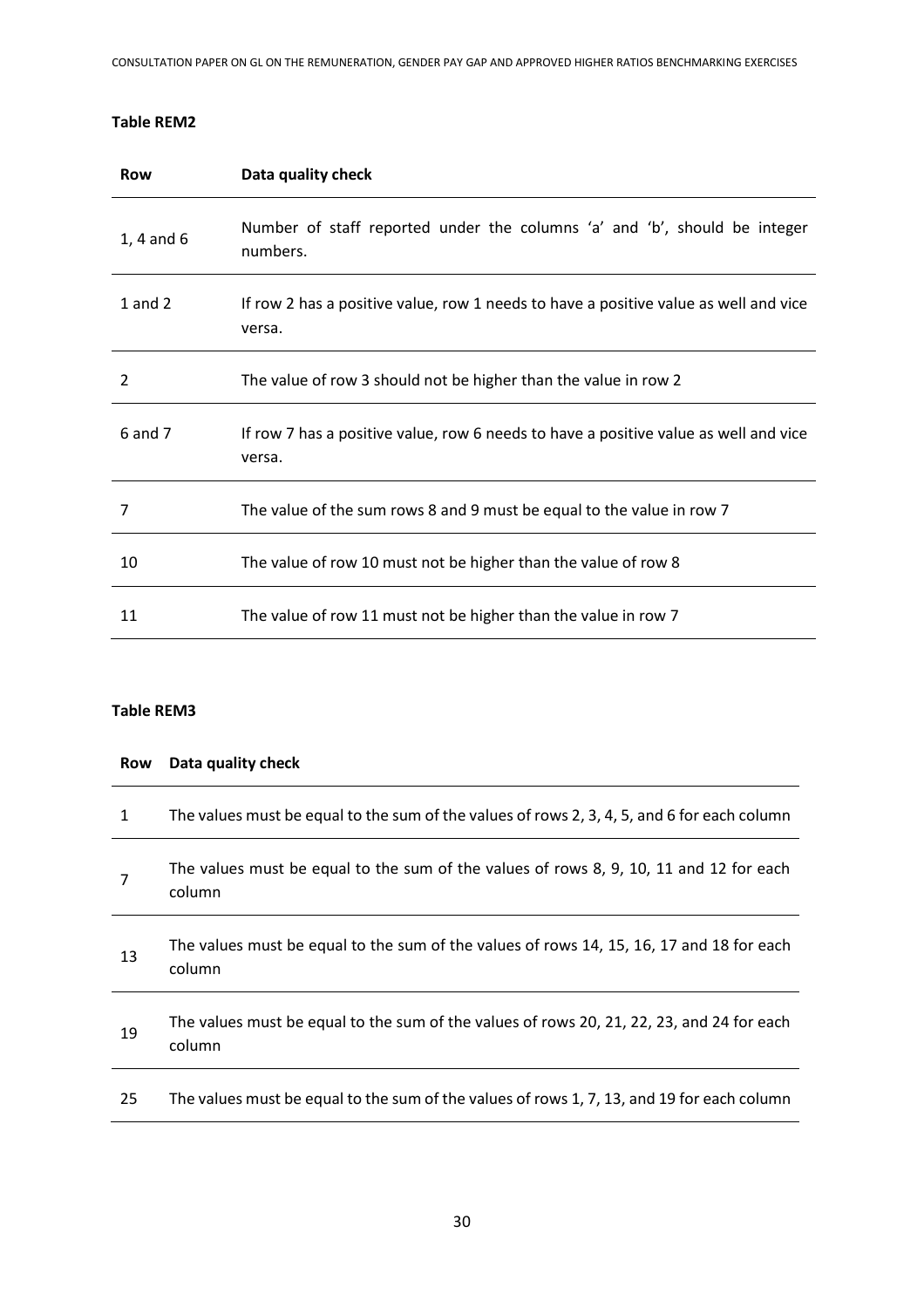The value in column 'a' must be equal to the sum of the values of columns 'b' and 'c' for each row

#### **Table REM5**

-

| Row            | Data quality check                                                                                                            |
|----------------|-------------------------------------------------------------------------------------------------------------------------------|
| $\mathbf{1}$   | The number in column 'j 'must be equal to the sum of row 2 column 'c', row 3 columns 'd'<br>to 'i', row 4 columns 'd' to 'i'  |
| $\overline{2}$ | Column 'c' must be equal to the sum of columns 'a' and 'b'                                                                    |
| 3              | The sum of the numbers in column 'd' to 'i' must be equal to the number in row 1 column<br>'c' of table REM1                  |
| 4              | The sum of the numbers in column 'd' to 'i' must be equal to the number in row 1 column<br>'d' of table REM1                  |
| 5              | The value in each column 'a' to 'i' must be equal to the sum of the rows 6 and 7 of the<br>respective column                  |
| 5              | The sum of column 'c' to 'i' must be equal to the sum of columns 'a' to 'd' of row 17 in<br>Table REM1                        |
| 6              | The values in columns 'a' and 'b' must be equal to the values in columns 'a' and 'b' in row<br>10 in table REM1, respectively |
| 6              | The sum of column 'c' to 'i' must be equal to the sum of columns 'a' to 'd' of row 10 in<br>Table REM1                        |
| $\overline{7}$ | The values in columns 'a' and 'b' must be equal to the values in columns 'a' and 'b' in row<br>2 in table REM1, respectively  |
| $\overline{7}$ | The sum of column 'c' to 'i' must be equal to the sum of columns 'a' to 'd' of row 2 in Table<br>REM1                         |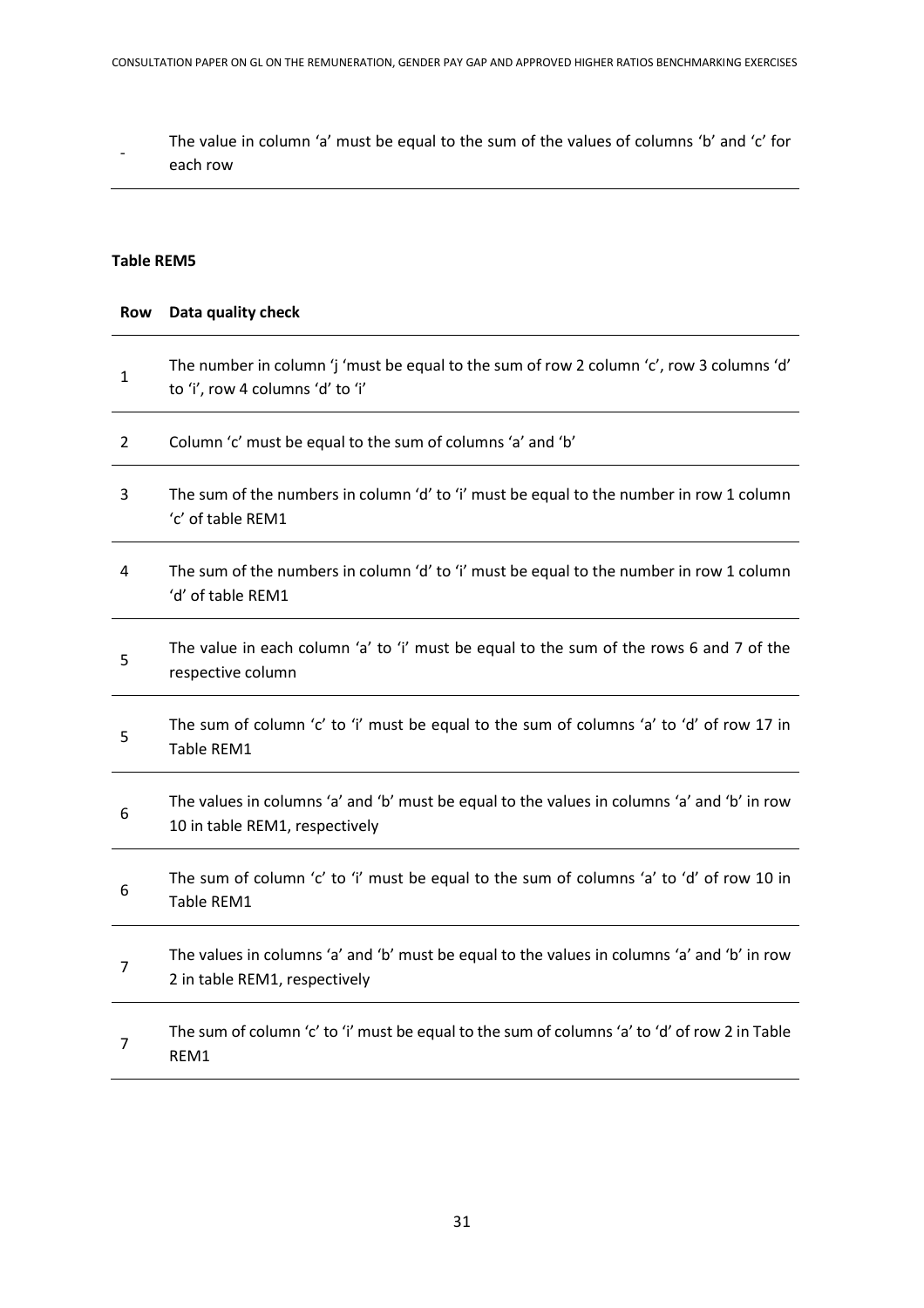# 5. Accompanying documents

## 5.1 Draft cost-benefit analysis / impact assessment

Article 16(2) of Regulation (EU) No 1093/2010 of the European Parliament and of the Council of 24 November 2010 establishing a European Supervisory Authority (European Banking Authority) (EBA Regulation)<sup>14</sup> provides that the EBA should carry out an analysis of 'the potential related costs and benefits' of any guidelines it develops. Such analyses shall be proportionate in relation to the scope, nature and impact of the guidelines. This analysis should provide an overview of the findings regarding the problem to be dealt with, the solutions proposed and the potential impact of these options.

Compared to the previous guidelines, this version includes additional specifications for benchmarking, additional tables related to gender pay gap and related to derogations to the application of requirements to pay out parts of variable remuneration deferred and in instruments for institutions. Both requirements were introduced by Directive 2019/878 (CRDV), which amended Directive 2013/36/EU (CRD). Therefore, the impact of these additional requirements will not be assessed, as it stems directly from the Level 1 text, rather than from these Guidelines.

On the contrary other aspects of procedural specifications within these guidelines, as well as other changes implemented, will be assessed from the perspective of costs and benefits that they entail to the institutions, NCAs and on the financial stability. More generally, the guidelines are not expected to create a significant burden on the credit institutions, given that they already apply the previous guidelines. For the additional data to be collected to fulfil the benchmarking results within the CDR, to the extent possible, the EBA minimised the amount of data to be provided, while ensuring that the overall objective of the legislative mandates are fulfilled. At the same time, the EBA has proposed the streamlining of some previous data specifications and proposes to rely on the Commission Implementing Regulation (EU) 2021/637.

In this section we look at specific issues where various options were weighed, and choices made. The section explains the costs of benefits of each of these options and the preferred option.

#### Data for remuneration benchmarking

Problem identification: Most data required for remuneration benchmarking is also disclosed as part of the Commission Implementing Regulation (EU) 2021/637. However, there are additional data tables included in the guidelines compared to the disclosure tables in the Commission Implementing Regulation (EU) 2021/637 that are needed for benchmarking purposes.

<sup>14</sup> <https://eur-lex.europa.eu/legal-content/EN/TXT/?uri=celex%3A32010R1093>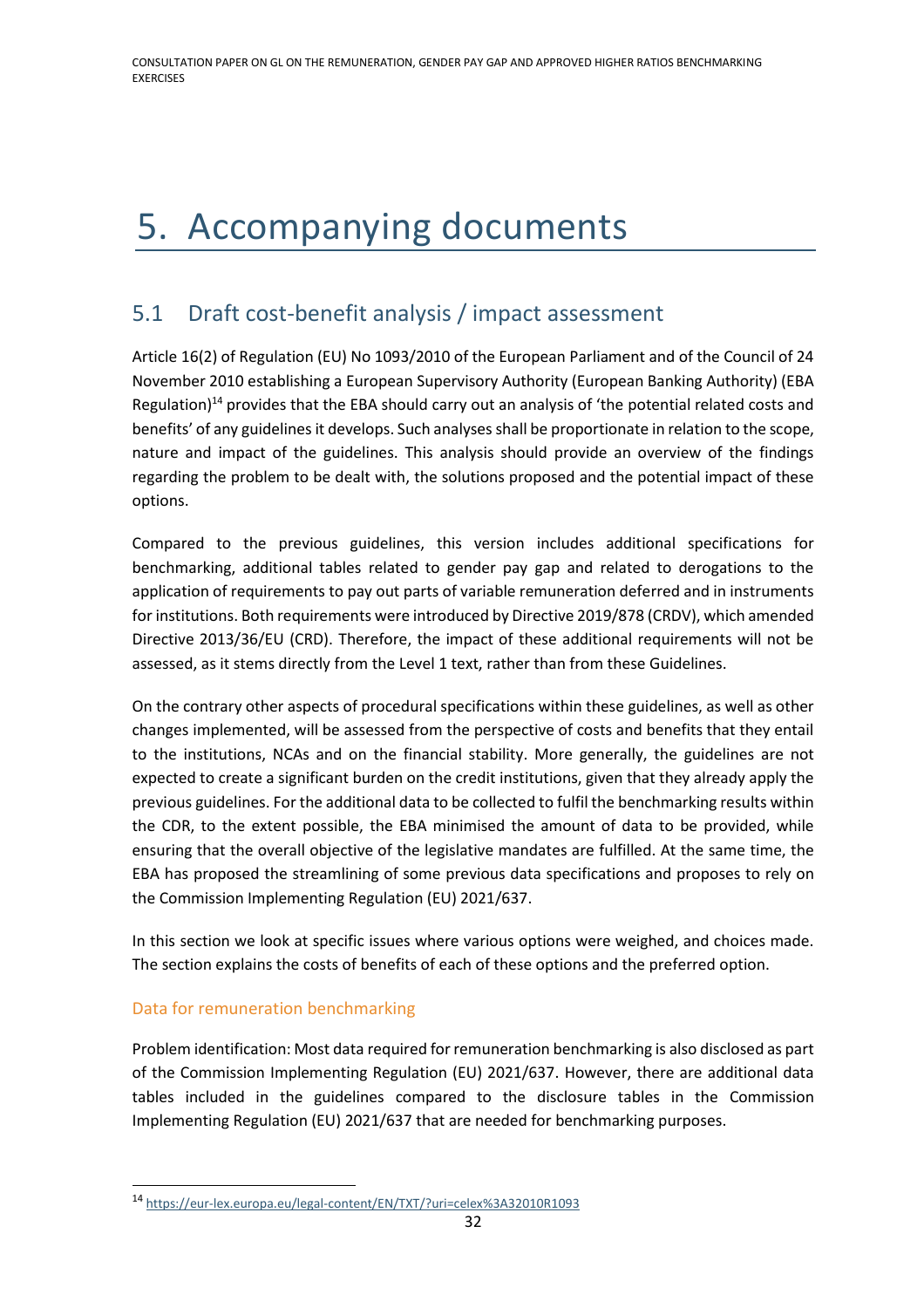Requiring tables different than the ones used for disclosures would lead to additional burden for institutions as additional data operations would need to be processed. EBA therefore decided to align the tables of the data requirements with the Commission Implementing Regulation (EU) 2021/637 and to collect all data that is to be disclosed also for benchmarking purposes. As result the tables on remuneration benchmarking were removed, and the guidelines instead refer to the tables within the Commission Implementing Regulation (EU) 2021/637. These are complemented by a few tables to supplement those tables with some additional datapoints required for fulfilling the received benchmarking mandates.

The dividends paid will be collected in addition to the previous guidelines, those are available based on accounting figures. This addition is therefore not considered burdensome.

The break down in business areas for the remuneration of all staff has been slightly amended to identify the overall part of remuneration paid in groups that is subject to a specific remuneration regime. This is necessary to identify trends in remuneration practices in parts of the group that subject to a specific remuneration regime and the parts that are subject to the regime under Directive 2013/36/EU.

Overall, due to the changes the costs on institutions will be reduced, first because the granularity for a material part of the benchmarking exercise will be reduced (data by business line will be required only for the totals of fixed and variable remuneration), and, second, because both the tables and the instructions will be the ones from the Commission Implementing Regulation (EU) 2021/637, which implies that the data can be reused exactly as they are compiled for disclosure purposes, without additional effort. Contrary, the few additions are minor, rely on data available in accounting, and therefore are not considered to create a notable cost increase.

#### Data for gender pay gap assessment

CRD explicitly introduced that institutions must apply gender neutral remuneration policies and that the EBA should benchmark the gender pay gap. The monitoring of the gender pay gap is an element specified in the EBA Guidelines on internal governance and EBA Guidelines on sound remuneration policies.

However, the requirements that there must be equal treatment of men and woman and that any form of discrimination is prohibited is not new and was already included Directive 2006/54/EC on the implementation of the principle of equal opportunities and equal treatment of men and women in matters of employment and occupation $15$ , which were subsequently translated in various ways into rules for implementation at national level. To provide guidance on the way the gender pay gap is to be monitored, and to encourage harmonisation of the methodology across MSs, the European Commission published in 2014 the Pay Transparency Recommendation  $^{16}$ , providing specific

<sup>15</sup> <https://eur-lex.europa.eu/legal-content/EN/TXT/?uri=celex%3A32006L0054>

<sup>&</sup>lt;sup>16</sup> Commission Recommendation of 7 March 2014 on strengthening the principle of equal pay between men and women through transparency[, https://eur-lex.europa.eu/legal-content/EN/TXT/?uri=celex%3A32014H0124](https://eur-lex.europa.eu/legal-content/EN/TXT/?uri=celex%3A32014H0124)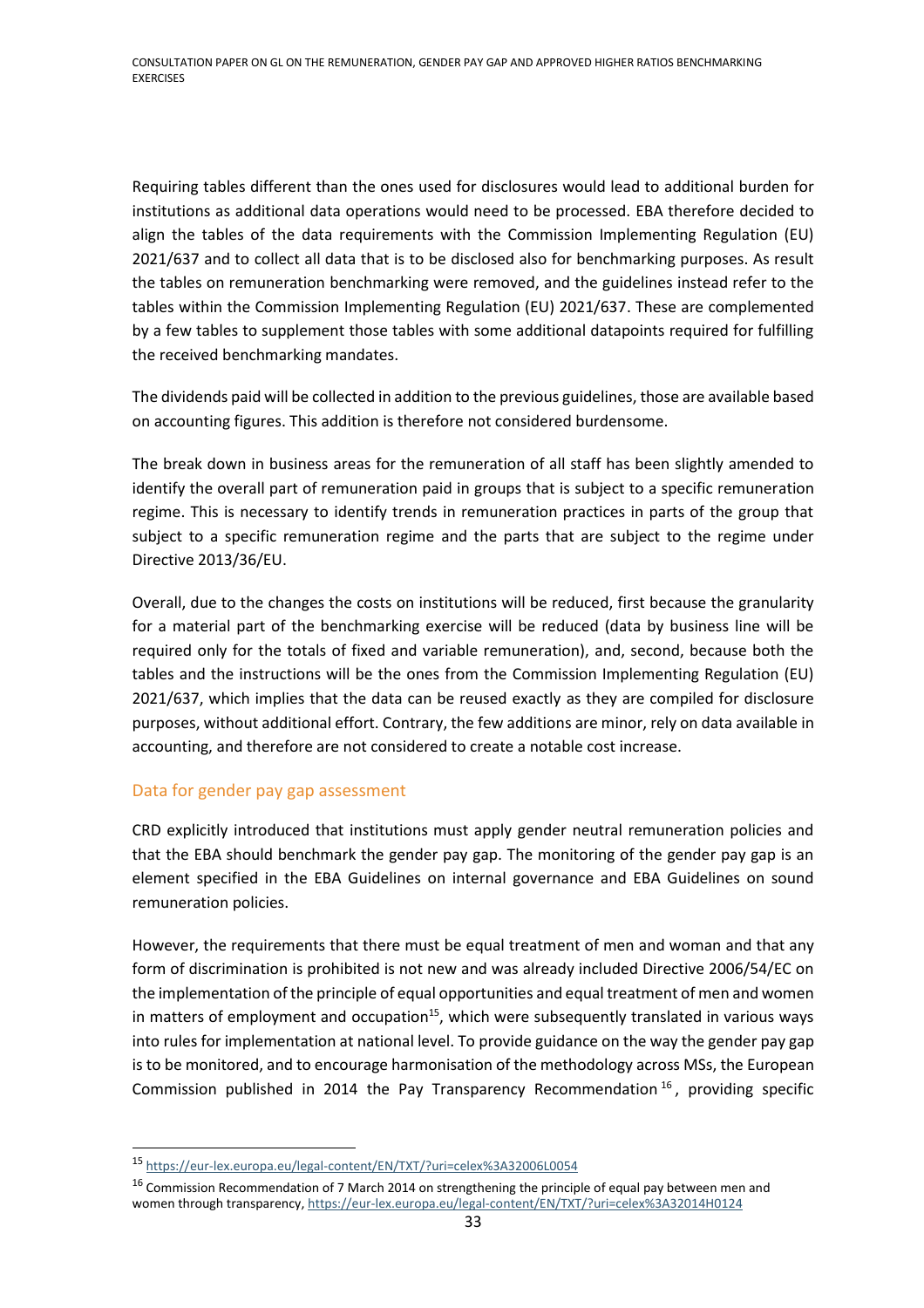instruction to entities of 50 staff and above on how the gender pay gap should be calculated as one of the measures to monitor the compliance with the above Directive.

While the Recommendation to monitor the gender pay gap is not new, it has now been specified in CRD that competent authorities should collect information on the gender-pay gap and provide this to the EBA for benchmarking purposes. The EBA is aware that not all the MS have translated these using the methodology proposed in the Recommendation.

The current guidelines specify the data that institutions should provide on the gender pay gap, and, therefore, also needs to provide a table and instructions on what figures to provide and how to calculate them. Not specifying any methodology would lead to incomparable data being provided, and inconclusive findings.

The updated Guidelines therefore specify how the institutions calculate the gender pay gap using the methodology proposed by the European Commission in its 2014 Pay Transparency Recommendation and providing further specifications on the calculation in the context of the remuneration requirements under CRD and in particular that institutions must have gender neutral remuneration policies for all staff and their identified staff.

Using this methodology has several benefits. It ensures that many pitfalls related to gender pay gap calculations are addressed, to ensure relevance and comparability of the final figures (for example the adjustment of the time worked to consider part-time work, maternity/ paternity-leave, partial work during the year etc).

The guidelines foresee for institutions with 250 or more staff a more granular approach than for institutions with 50 staff up to 249 staff. Such an approach is consistent with the principle of proportionality. However, the calculation proposed, once the annual remuneration for each staff is established, can be performed with standard calculation tools that are available in institutions.

In addition, the methodology has been already published and is familiar at least to institutions in the MSs that have implemented the Recommendations at national level. Consequently, while all the institutions must monitor the gender pay gap in accordance with the CRD and to ensure that they comply with the Directive on Equal Opportunities, the costs that the institutions will incur as a result of these guidelines will mostly depend on the methodology they currently apply:

- If the monitoring is done using the methodology in accordance the 2014 Pay Transparency Recommendation, then the additional costs will be minimal.
- If the monitoring is done in a different way, the costs may be substantial, as the implementation of the methodology may require adjustments to the HR systems that would allow the automatic identification of the gender of the employee, their Identified Staff status, their annual number of hours worked adjusted to consider part-time work, maternity/paternity leaves etc. or the same would need to be done manually.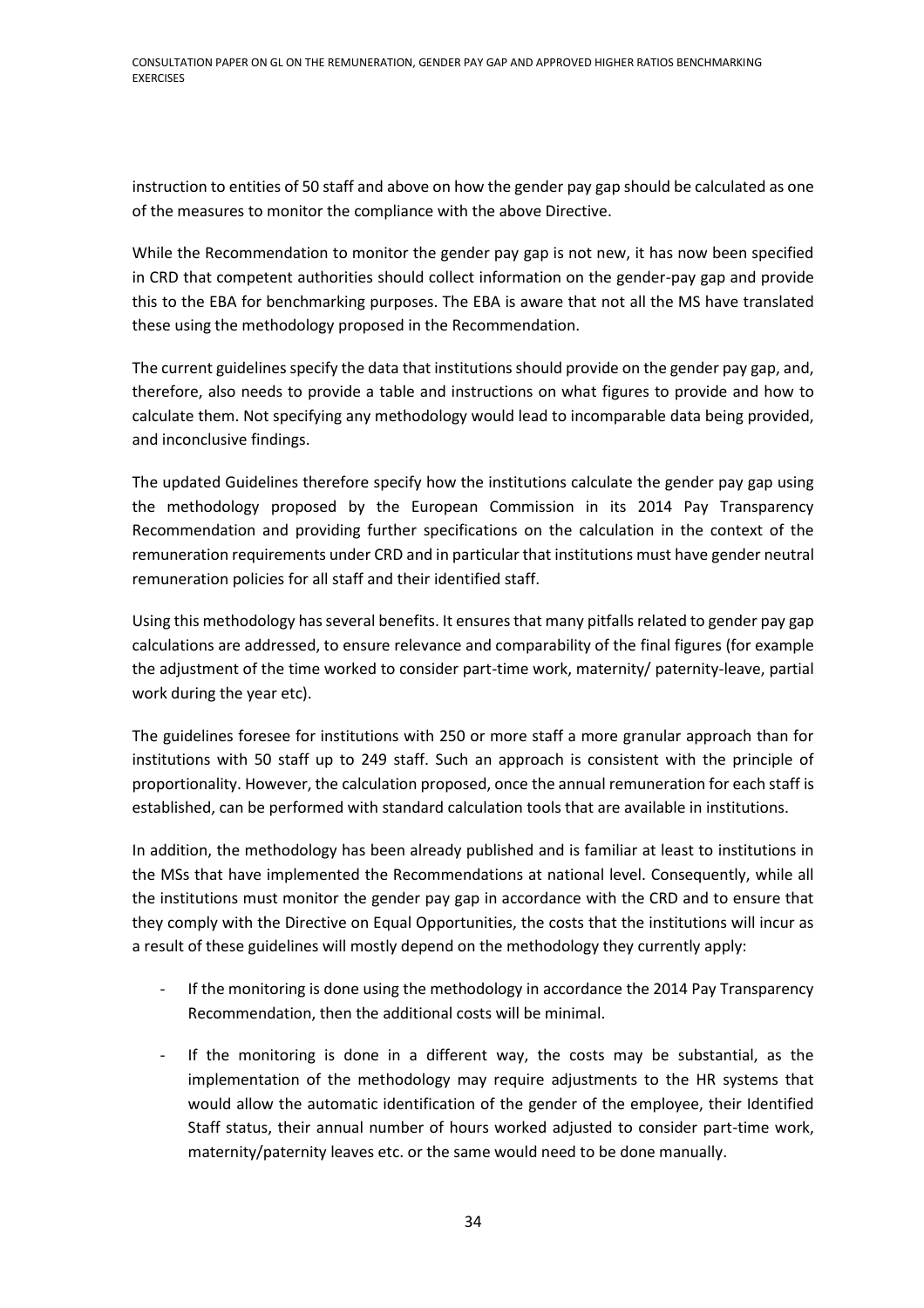The costs for the data submission to competent authorities and from competent authorities to EBA have not been assessed as they are born by the requirement introduced within the CRD.

#### Scope of gender pay gap assessment

The scope of this data requirements includes all the institution covered in the remuneration benchmarking, with additional institutions to be added to the sample by the NCA, to ensure representativeness of the sample in terms of types of institutions. All the institutions are to report the data at individual level, unlike the remuneration data, which is disclosed and reported at consolidated level. The slightly larger scope compared to remuneration benchmarking is necessary to ensure that all kinds of institutions are represented and that the results of the monitoring are relevant and representative.

#### Data on derogations

Regarding the data requirements related to derogations to the application of requirements to pay out parts of variable remuneration deferred and in instruments for institutions, the tables include only the data that is strictly required as part of the CRD benchmarking mandate and CRR disclosure requirements. Lower granularity could not be considered. As such, there is no impact deriving directly from the Guidelines.

#### Data requirements on approved higher ratios

Finally, the guideline also specify data on higher ratios to be reported. The aim of these tables is to harmonise benchmarking of approvals granted by shareholders to use higher ratios between the variable and fixed remunerations under Article  $94(1)(g)(ii)$  of the CRD, for better monitoring and impact assessment.

Currently, the information on higher ratios is collected via a one-off notification. As a result, it cannot be assessed what is the period and the ongoing impact on the institution and remuneration practices in general during which the higher ratio applies. To enable the monitoring limited available relevant information about the institution, such as total assets, total staff, during the time when this higher ratio applies, number of identified staff (i.e. the subsequent years after the approval of such a ratio) needs to be collected.

The approach proposed in these guidelines, implies the regular reporting of information on higher ratios for each institution, as well as the additional relevant information, which will allow EBA to monitor and assess the impact of this provision. The costs are limited to the regular submission as the general information on the remuneration policies, including the ratio used, are subject to disclosure requirements.

#### Overall conclusion

Overall, the costs created by the guidelines are minimal, but depend regarding the benchmarking of the gender pay gap on the current practices in Member States in institutions. For individual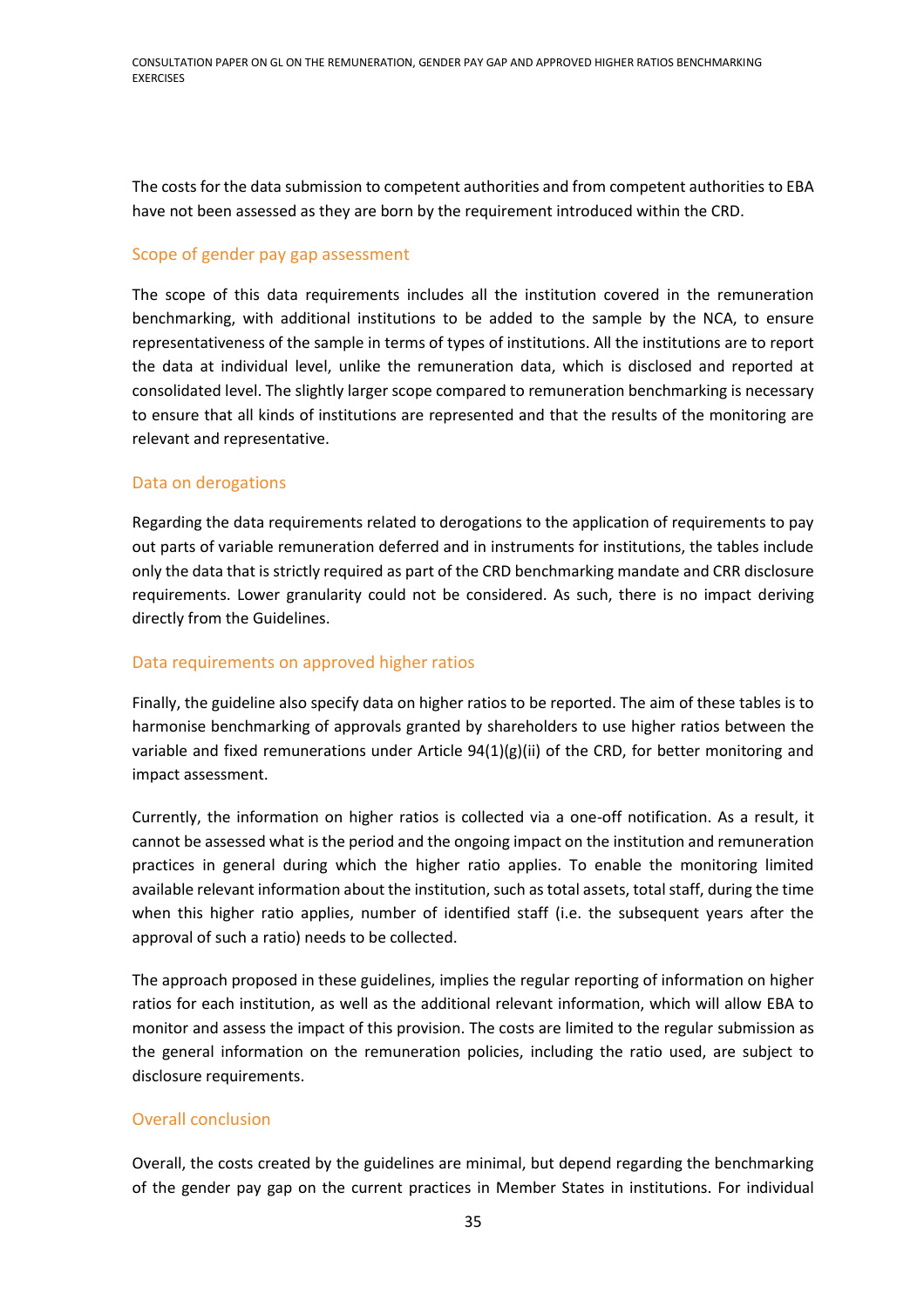institutions, the implementation costs for this specific aspect can be material, but those costs would mainly be one-off implementation costs. The requirement as such is created by the CRD. The guidelines overall ensure that the benchmarking exercises can be conducted efficient and that the derived information is relevant for reviewing how remuneration practices develop and the remuneration framework, including the application of derogations. While the guidelines do not have a direct impact on the financial stability, they allow to monitor remuneration practices and if they are aligned with the performance of institutions and the risks they take. Overall, the increased transparency on remuneration practices should have a positive effect on the financial stability as it provides indicators for the monitoring of long term oriented incentives for prudent behaviour.